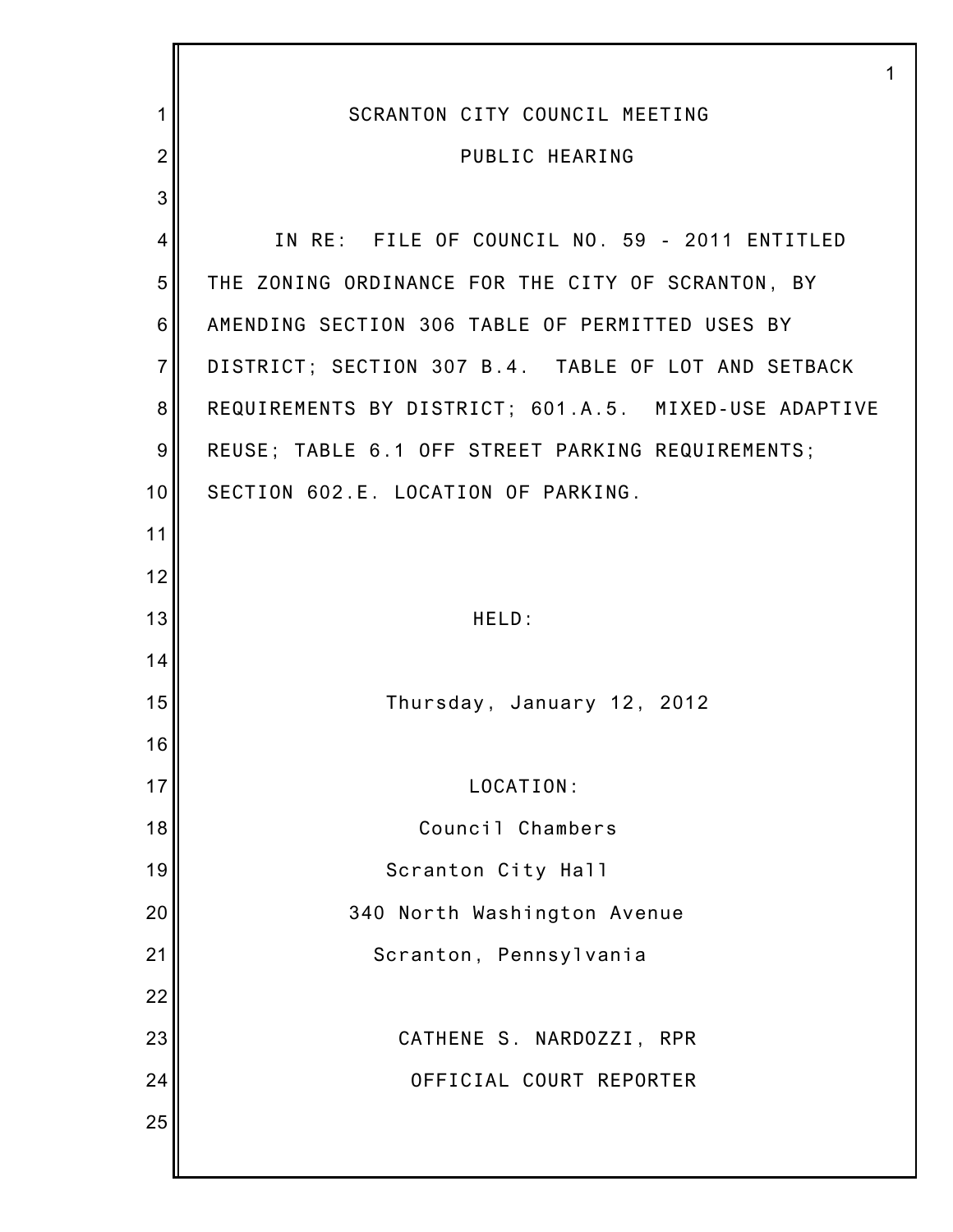| 1                       | CITY OF SCRANTON COUNCIL:           |
|-------------------------|-------------------------------------|
| $\overline{2}$          |                                     |
| 3                       | JANET EVANS, PRESIDENT              |
| $\overline{\mathbf{4}}$ |                                     |
| 5                       | PAT ROGAN, VICE-PRESIDENT           |
| $\,6$                   | (Not present.)                      |
| $\overline{7}$          | ROBERT MCGOFF                       |
| 8                       |                                     |
| $\boldsymbol{9}$        | FRANK JOYCE                         |
| 10                      | (Not present.)                      |
| 11                      |                                     |
| 12                      | JOHN LOSCOMBE                       |
| 13                      |                                     |
| 14                      | NANCY KRAKE, CITY CLERK             |
| 15                      |                                     |
| 16                      | CATHY CARRERA, ASSISTANT CITY CLERK |
| 17                      |                                     |
| 18                      | BOYD<br>HUGHES, SOLICITOR           |
| 19                      | (Not present.)                      |
| 20                      |                                     |
| 21                      |                                     |
| 22                      |                                     |
| 23                      |                                     |
| 24                      |                                     |
| 25                      |                                     |
|                         |                                     |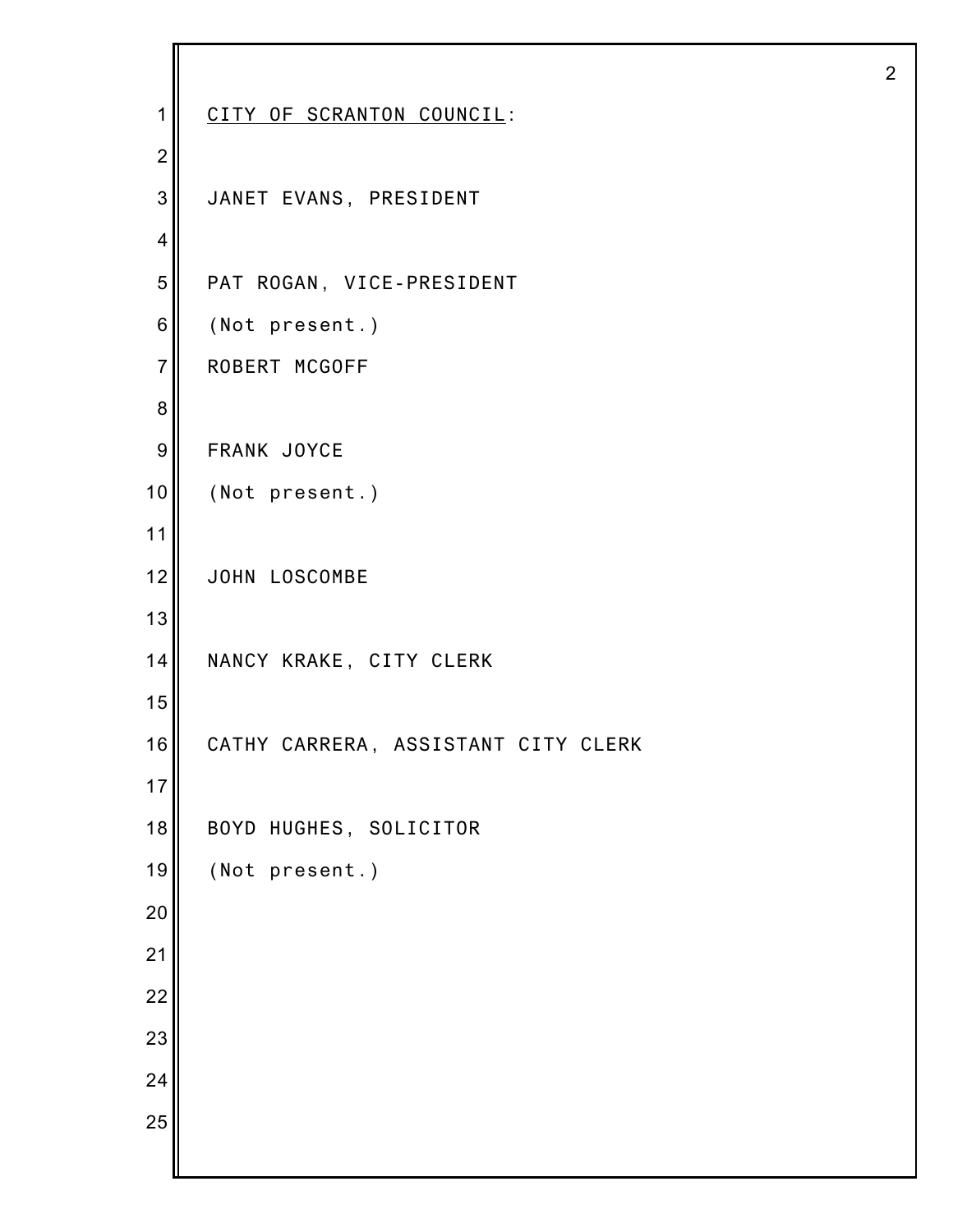|                 | 3                                           |
|-----------------|---------------------------------------------|
| 1               | MS. EVANS: I'd like to call this            |
| $\overline{2}$  | public hearing to order. Roll call, please. |
| 3               | MS. CARRERA: Mr. McGoff.                    |
| 4               | MR. MCGOFF: Here.                           |
| 5               | MS. CARRERA: Mr. Rogan. Mr.                 |
| $6\phantom{1}6$ | Loscombe.                                   |
| $\overline{7}$  | MR. LOSCOMBE: Here.                         |
| 8               | MS. CARRERA: Mr. Joyce. Mrs.                |
| 9               | Evans.                                      |
| 10              | MS. EVANS: Here. Notice of public           |
| 11              | hearing is hereby given that Scranton City  |
| 12              | Council will hold a public hearing on       |
| 13              | Thursday, January 12, 2012, at 6:00 p.m. in |
| 14              | council chambers, second floor municipal    |
| 15              | building, 340 North Washington Avenue,      |
| 16              | Scranton, Pennsylvania. The purpose of said |
| 17              | public hearing is to hear testimony and     |
| 18              | discuss the following:                      |
| 19              | FILE OF COUNCIL NO. 59 2011,                |
| 20              | AMENDING THE FILE OF COUNCIL NO. 74, 1993,  |
| 21              | AS AMENDED, ENTITLED "THE ZONING ORDINANCE  |
| 22              | FOR THE CITY OF SCRANTON" BY AMENDING       |
| 23              | SECTION 306 TABLE OF PERMITTED USES BY      |
| 24              | DISTRICT; SECTION 307 B.4. TABLE OF LOT AND |
| 25              | SETBACK REQUIREMENTS BY DISTRICT; 601.A.5.  |
|                 |                                             |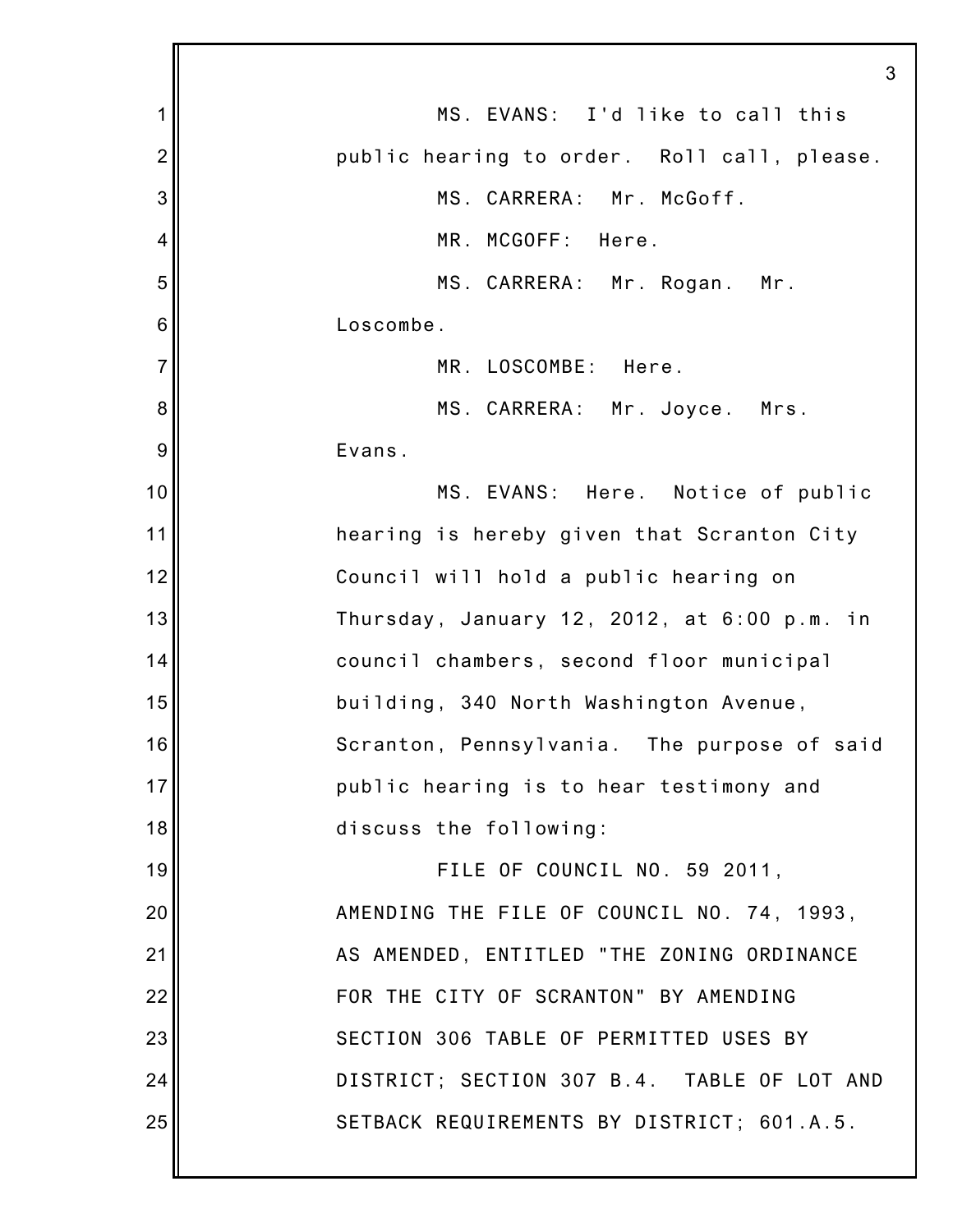|                | 4                                            |
|----------------|----------------------------------------------|
| 1              | MIXED-USE ADAPTIVE REUSE; TABLE 6.1 OFF      |
| $\overline{2}$ | STREET PARKING REQUIREMENTS; SECTION 602.E.  |
| 3              | LOCATION OF PARKING.                         |
| 4              | Our first speaker is Dan Hubbard.            |
| 5              | MR. HUBBARD: Good evening, Council.          |
| 6              | Daniel Hubbard. I appreciate you guys        |
| $\overline{7}$ | tabling this in the past. It did help. A     |
| 8              | lot of the residents did get together and    |
| 9              | discuss a lot of the ordinances ourselves    |
| 10             | and then we did have a meeting with          |
| 11             | Mr. Cordaro and another representative of    |
| 12             | his company last Sunday at the Lace Works to |
| 13             | go over a lot of the projects.               |
| 14             | Initially our concerns with the              |
| 15             | project from the get-go were really based on |
| 16             | the dormitory part, college dormitory part   |
| 17             | to allow that as a permitted use.            |
| 18             | Mr. Cordaro and Mr. Braddock on Sunday did   |
| 19             | indicate to us that any college              |
| 20             | dormitory-style housing that would be in     |
| 21             | there would probably be engineered towards   |
| 22             | the medical school with the possibility of a |
| 23             | culinary school coming in there, which was   |
| 24             | another part of the legislation that had     |
| 25             | allowed a school to be permitted use, so we  |
|                |                                              |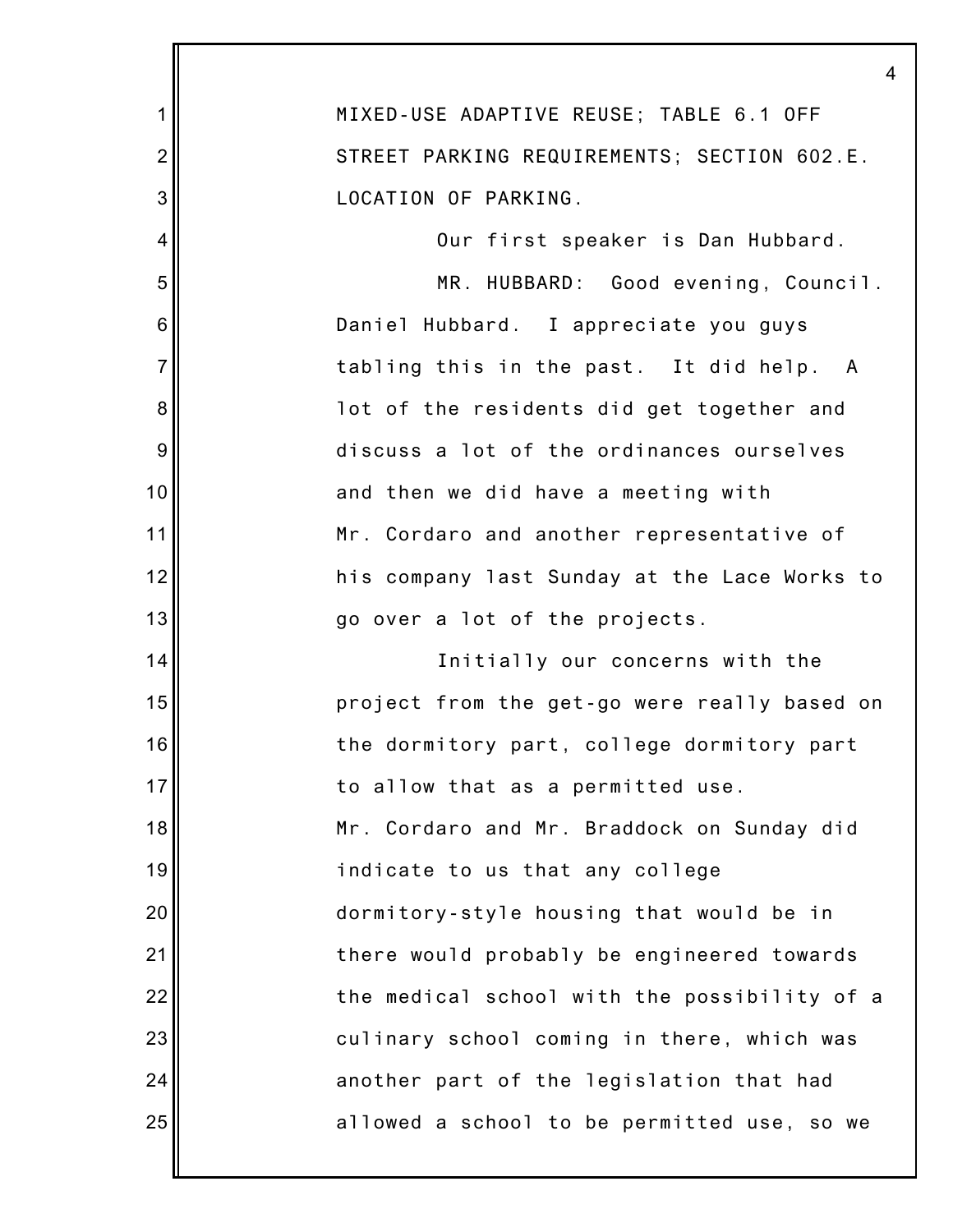did discuss that with them on Sunday and they did inform us that it would be something -- the dormitory part would be if done in that phase would be geared towards graduate students and the medical school, so the residents really didn't have an objection to that after we talked to them about that. The legislation. The other - obviously, I just touched on the school, we talked about the culinary school.

1

2

3

4

5

6

7

8

9

10

11

12

13

14

15

16

17

18

19

20

21

22

23

24

25

The tavern part of the legislation was another hot spot that kind of jumped out of the neighborhood simply because Scranton doesn't really need another bar. I don't think any neighborhood in the city needs another bar, but we were assured by the gentlemen that this was going be part of a restaurant that would be affiliated with possibly the culinary school and that it would not be a stand alone tavern.

So that based on that we really - neither I nor any of the other residents would have an objection to a restaurant with a liquor license, certainly just did not want another stand-alone bar in the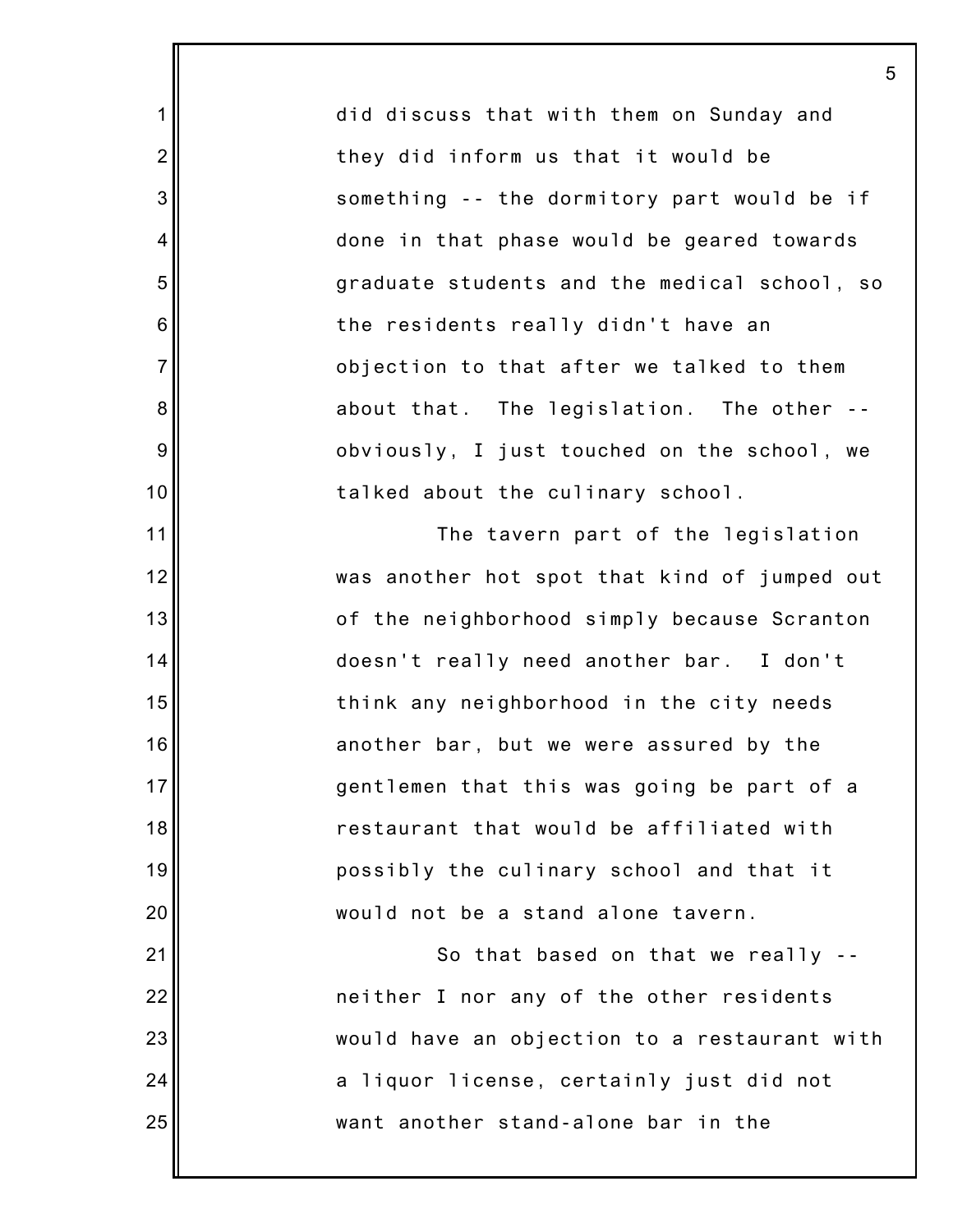|                | 6                                            |
|----------------|----------------------------------------------|
| $\mathbf 1$    | neighborhood because we do have within two   |
| $\overline{2}$ | or three blocks of this facility there is    |
| 3              | about five bars already, so it wasn't --     |
| 4              | that wasn't a concern.                       |
| 5              | Parking, the off-street parking was          |
| 6              | a concern, but that was addressed.           |
| $\overline{7}$ | Originally we were going to ask based on     |
| 8              | probably an older zoning map that was looked |
| 9              | at to have the 1400 block of Albright and    |
| 10             | Gardner Avenue, the east side of Gardner and |
| 11             | the west side of Albright to be rezoned      |
| 12             | because that was in the old map listed as an |
| 13             | IL to help mitigate any of the off-street    |
| 14             | parking problems that would be coming into   |
| 15             | the residential area, because the request    |
| 16             | that they are asking for is to extend that   |
| 17             | 700 feet from the entrance of the building   |
| 18             | but within the IL. Today when we did get     |
| 19             | here they showed me an updated map that      |
| 20             | indicates that those two blocks are already  |
| 21             | considered -- zoned an R-2, so we don't have |
| 22             | any concern with that because that's outside |
| 23             | of the IL.                                   |
| 24             | What homes are left in the IL on the         |
| 25             | 1500 block of Albright and/or Gardner really |
|                |                                              |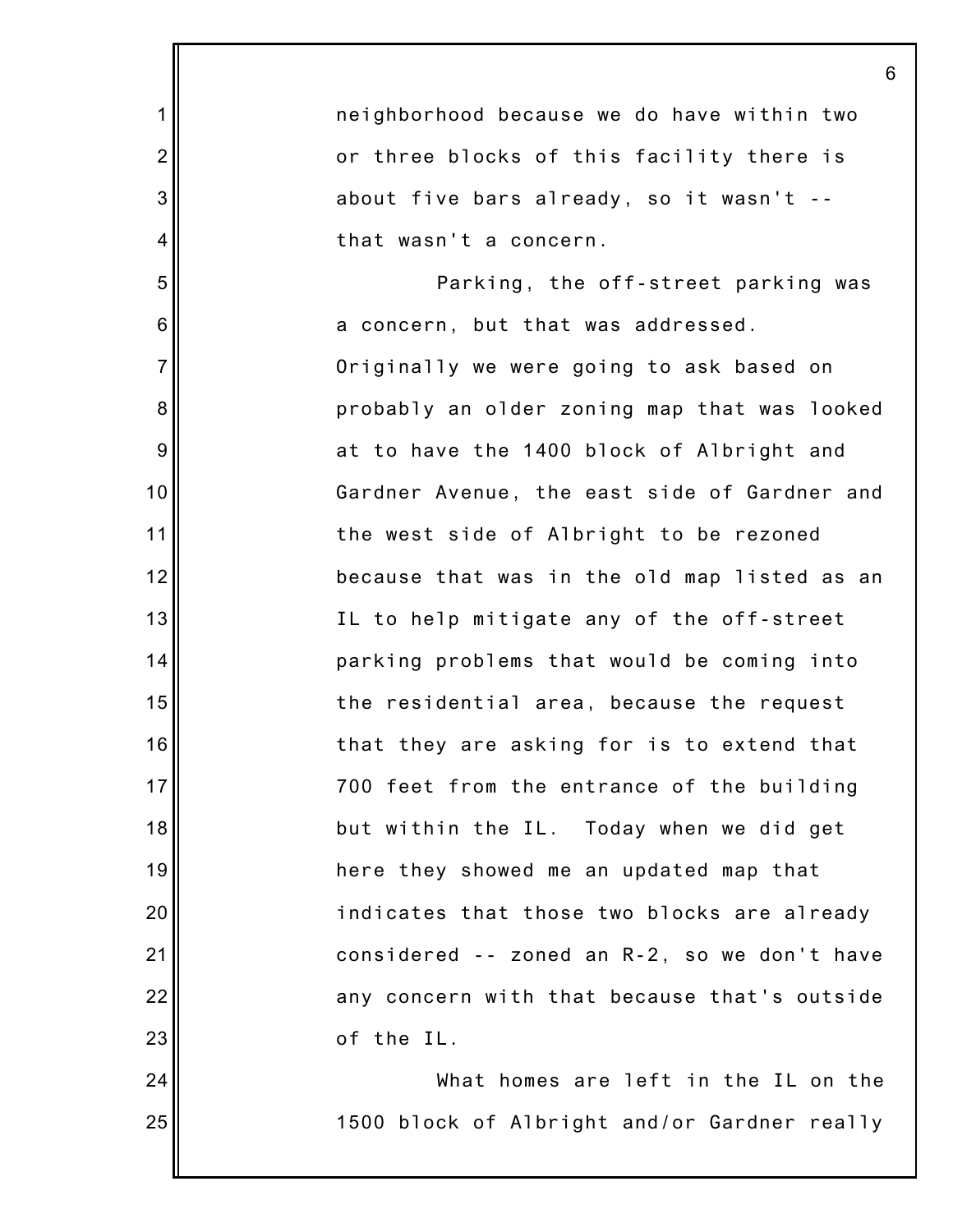come -- total up to I think about five homes total spread over two full blocks, so really it's not a problem for them. Those homes are right next to the commercial facilities already. They already have their driveways and parking like that and that's really one block closer to Greenridge Street and it wouldn't be something that I would think would be problem concerning this project.

1

2

3

4

5

6

7

8

9

10

11

12

13

14

15

16

17

18

19

20

21

22

23

24

25

They did show us that they do have a significant amount of off-street parking just, you know, as a neighborhood you would be concerned. You know, people -- Greenridge we are fortunate. We have a healthy amount of off-street -- on-street parking in front of our homes without passers or crowds and putting garbage cans out to reserve spots and things like that, so the residents were concerned about that.

They were really our only concerns with this legislation. The project as put forward is I think a good project for the city, for the particular building. My only concern is, and I did voice this on Sunday, is that type of nonspecified use opened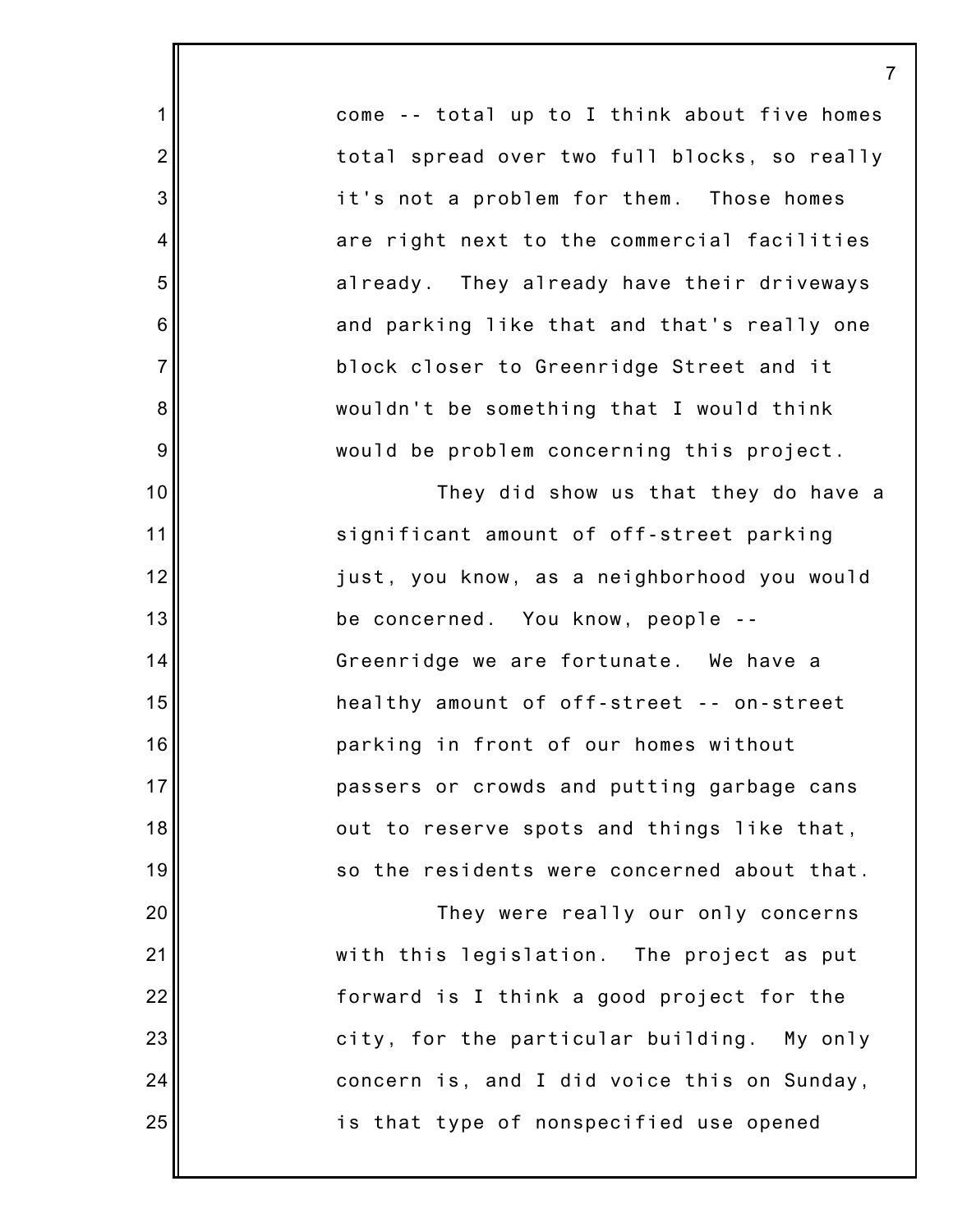ended legislation can lead to problems. It can lead to problems down the road. We are very well aware of other areas in the city that have had problems due to open-ended zoning changes that were just left suited for one project.

1

2

3

4

5

6

7

8

9

10

11

12

13

14

15

16

17

18

19

20

21

22

23

24

25

I understand that this be would be citywide, that this could possibly foster the use of other facilities in the city to change and that's a positive thing for the city, but again, I do have reservations on open ended unspecified use legislation in the city. So I just hope that we can get some of the things that we discussed on the record today that these guys have agreed to, the nonstanding tavern, things like that, to help at least give us a basis to go forward with this, but otherwise I would say all of the residents we have talked to that either attended the meeting were all in favor of this. We would also like to see something to be done with that building.

Any help the city can help these guys with the surrounding facilities that are in let's say not so good shape, falling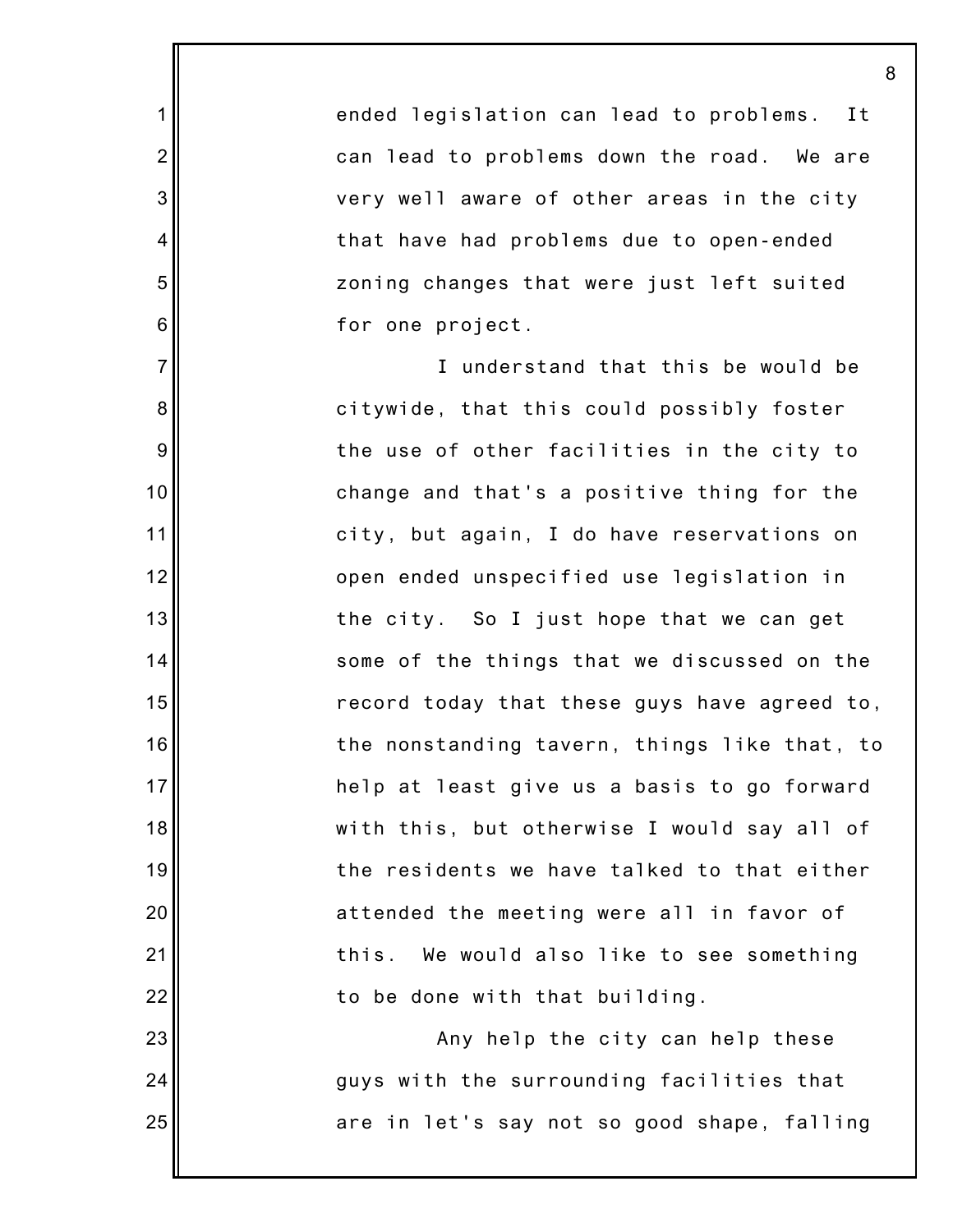down, collapsing buildings to help mitigate some more of the problems in the neighborhood with those that are adjacent to their property certainly would help and clean up the neighborhood itself and move this project forward and make this project look more presentable too clients and keep what they are going to try to get in there so anything we can do to help clean up the neighborhood and get it looking good so that their project can be successful certainly we would appreciate the city on that end of it and we can discuss what specific addresses and buildings we are talking about surrounding their property that have seen to have fallen onto blind eyes over the last six or seven years. So, yeah, I personally have no

9

1

2

3

4

5

6

7

8

9

10

11

12

13

14

15

16

17

18

19

20

21

22

23

24

25

objection to the project, I just have some reservation on the legislation, and we did address any concerns we had so no objections here.

> MS. EVANS: Thank you, Mr. Hubbard. MR. LOSCOMBE: Thank you very much. MS. EVANS: Is there anyone else who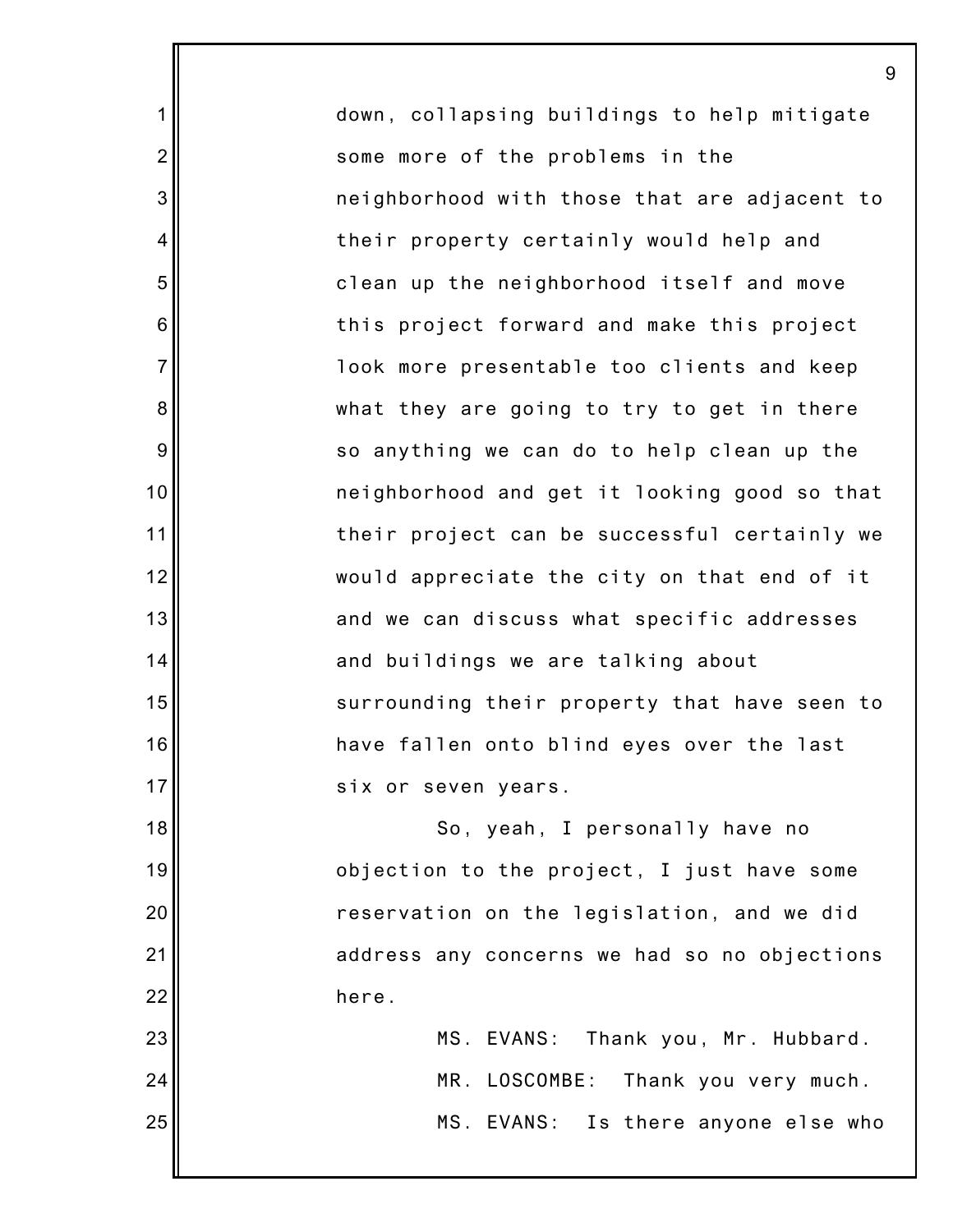|                | 10                                           |
|----------------|----------------------------------------------|
| 1              | cares to address council?                    |
| $\overline{2}$ | MS. SCHUMACHER: I believe I signed           |
| 3              | in, didn't I?                                |
| 4              | MS. EVANS: You may have signed the           |
| 5              | wrong list. Yes, the other list.             |
| 6              | MS. SCHUMACHER: Marie Schumacher.            |
| $\overline{7}$ | I share -- as a matter of fact, if I may     |
| 8              | give you these. This is the -- I believe     |
| 9              | the adaptive reuse program pretty much       |
| 10             | started in Los Angeles and you will notice   |
| 11             | they are very specific as to the areas that  |
| 12             | are covered and I think that's what's        |
| 13             | missing from our -- the ordinance that we    |
| 14             | have here that it can be any place. The      |
| 15             | other thing I think there should be the      |
| 16             | percent of the existing building that the    |
| 17             | may be demolished, not let one thing         |
| 18             | standing and change the entire footprint. I  |
| 19             | think the building should have to be used as |
| 20             | is to maintain the architectural value.      |
| 21             | And I would like to know what the --         |
| 22             | the minimum size of apartments stays the     |
| 23             | same as the rest of the ordinance for the    |
| 24             | rest of the city -- or the rest of the       |
| 25             | project or are they changed as well? Do you  |
|                |                                              |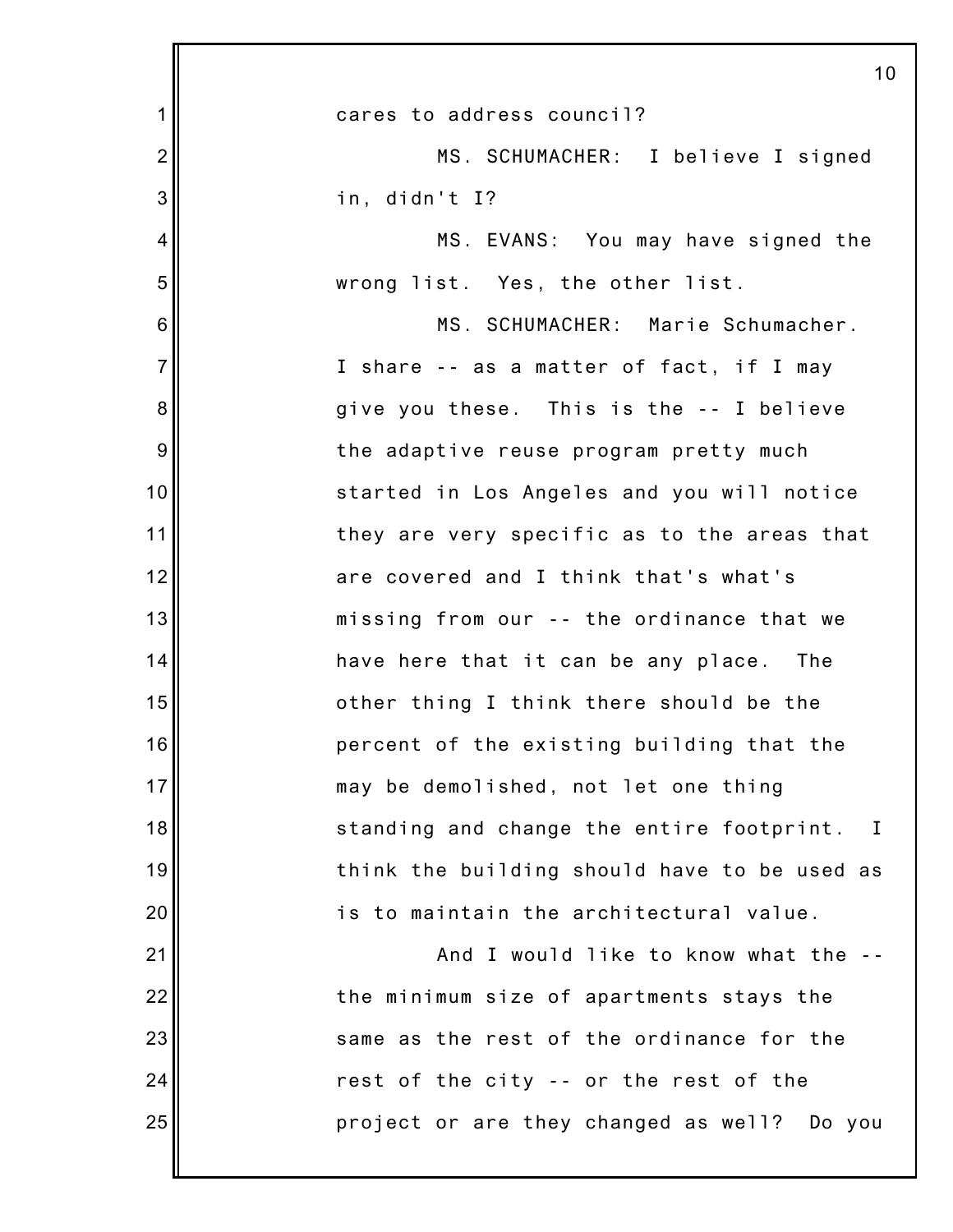|                | 11                                           |
|----------------|----------------------------------------------|
| 1              | know the answer to that?                     |
| $\overline{2}$ | MS. EVANS: I don't have any answer,          |
| 3              | but I believe that either Don King or        |
| 4              | perhaps one of the gentlemen who are in      |
| 5              | attendance this evening can speak to your    |
| 6              | questions.                                   |
| $\overline{7}$ | MS. SCHUMACHER: The minimum size?            |
| 8              | MR. KING: There is no change.                |
| 9              | MS. SCHUMACHER: No change in the             |
| 10             | rest of --                                   |
| 11             | MR. KING: That's not mentioned in            |
| 12             | here so it would still come unless it's --   |
| 13             | MS. SCHUMACHER: Well, as I say, I            |
| 14             | would like see the areas of the city to      |
| 15             | which this applies very specifically stated  |
| 16             | in the ordinance and the percent of any      |
| 17             | building that might be demolished to qualify |
| 18             | even within those, so thank you very much.   |
| 19             | MS. EVANS:<br>Thank you. Is there            |
| 20             | anyone else who could like to address        |
| 21             | council?                                     |
| 22             | MR. JONES: If I can just for                 |
| 23             | purposes of the record, I'm attorney William |
| 24             | Jones and I'm representing the developer on  |
| 25             | the project. We appreciate all of the        |
|                |                                              |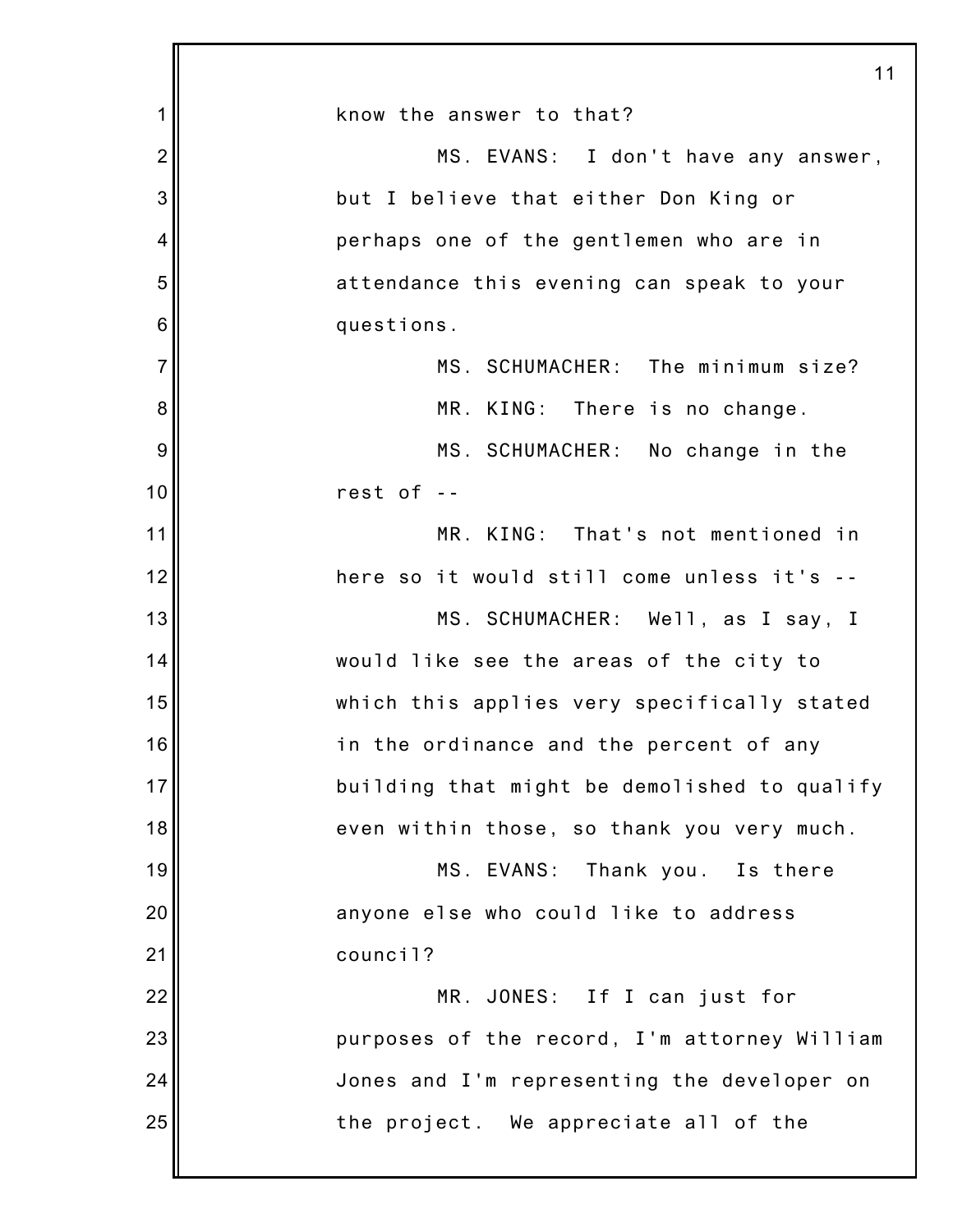community support as well as the support from the Lackawanna County Regional Planning Commission and the Scranton Planning Commission as well as city council offering us the opportunity to first present this plan at the caucus roughly a month ago.

1

2

3

4

5

6

7

8

9

10

11

12

13

14

15

16

17

18

19

20

21

22

23

24

25

With regard to that, I have several items numbered one through seven that I would like the stenographer to enter into the record. Just by way of background for the rest of the audience, the Scranton Lace Building has had a long and I would hope a continuous prosperous history for Scranton. It has 600,000 square feet. There is approximately 11 acres of ground. Our first phase deals with the apartments, and we have art(ch) space coming in with approximately 35 residential units and we'll have 40 residential units.

With regard to the structure itself, in February we have already made application it's going to be placed on the national registry. That preserves the history and it also deals with the last speaker's concerns with regard to demolition. Obviously with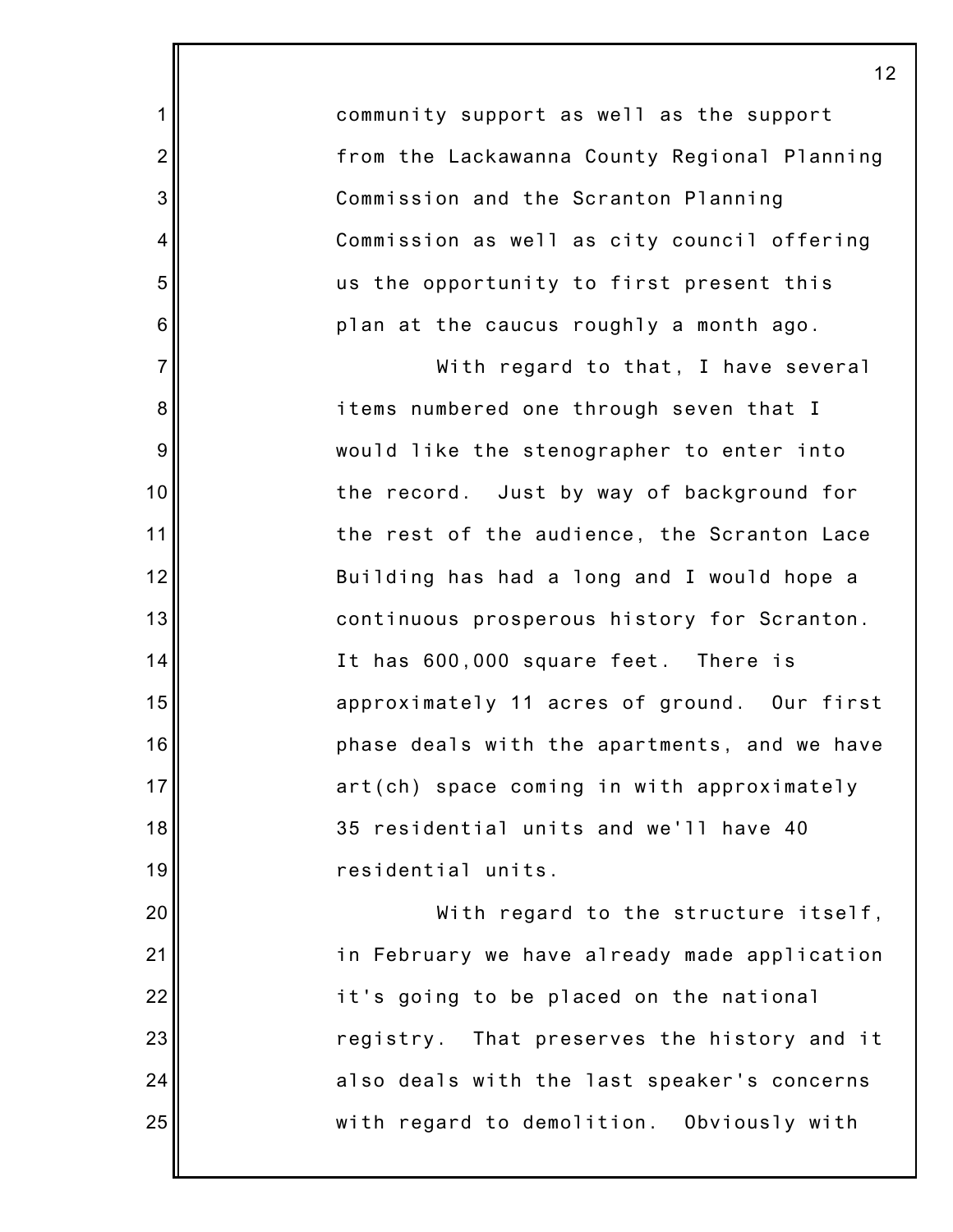regard to demolition our plans would have to comply with what is on the registry and, obviously, what functions and makes this city more attractive building, so at least with regard to this particular building that would be in there.

1

2

3

4

5

6

7

8

9

10

11

12

13

14

15

16

17

18

19

20

21

We do believe that this will be a vibrant addition to the neighborhood. We know that council supports the strengthening of the neighborhoods. We will provide that residential component in this area. There is some blight that's around, one of the speakers talked to it and hopefully we will get this building that has been empty for several decades up and in a prosperous use. There are very vibrant neighborhoods in this area and the city has just finished a rather large flood control project with walking trails that terminate down in this area and that can all be used with regard to this particular component.

22 23 24 25 The terms of the ordinance are very specific and we have gone through this process to provide for the protection of the public. I do have, if I can with the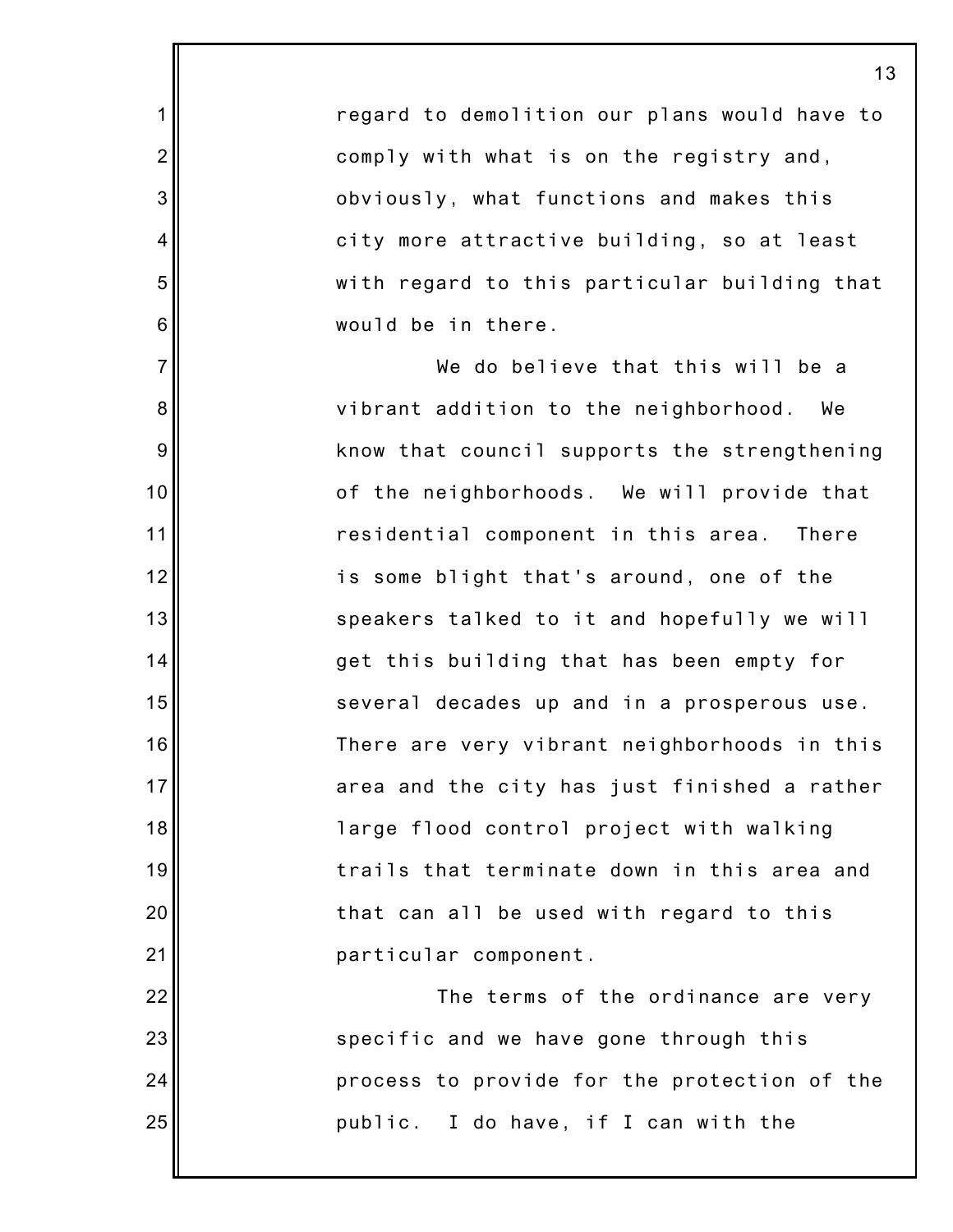indulgence of council, a principal of the firms that deals with the adaptive reuses. They are taking existing uses for old industrial sites, and what I think is important to note is the comprehensive plan for the City of Scranton, particularly for the IL district, comes back with that we should try to get conversions to the types of dwellings and apartments that we are placing in there, so I think that this fits the purposes of your comprehensive plan as well as the Municipalities Planning Code and your own ordinance, that's why we have always treated this application under Section 108 of the City of Scranton ordinance as coming from the planning commission to the council. Obviously, we appreciate all of the support that has been given by the council in that area. If I can, Mr. Constantine can come up and provide some of the specifies for council. Thank you. MS. EVANS: Thank you. MR. CONSTANTINE: Thank you. What

we provided for you is a couple of pieces of

1

2

3

4

5

6

7

8

9

10

11

12

13

14

15

16

17

18

19

20

21

22

23

24

25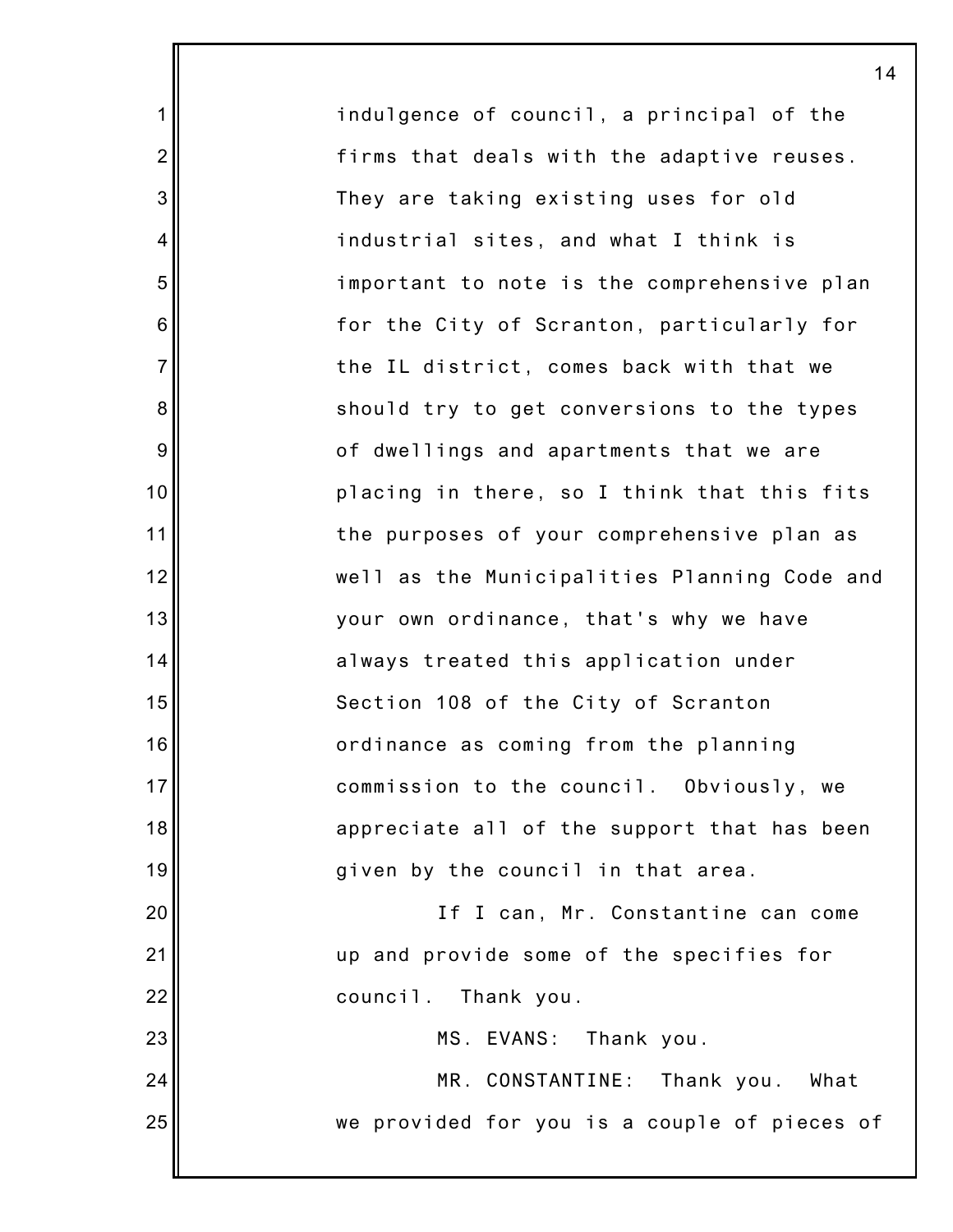information, including a planning report for proposed zoning amendments related to the IL light industrial in your package prepared by me and my office dated November 16, and I'm just going to quickly go over some of the highlights in that context, and this goes through how a new zoning category only permitted in the IL light industrial zone, it's called mixed use adapted reuse would relate to the Pennsylvania Municipal Planning Code as well as the community development with respect to the City of Scranton master plan.

1

2

3

4

5

6

7

8

9

10

11

12

13

14

15

16

17

18

19

20

21

22

23

24

25

I'm going to probably just skip through the first section. What we provided an overview of how mixed use, adaptive reuse fits in the context of what's a happening in term of national, regional and state smart growth, sustainable historic preservation movements. Scranton is not the only city in the country, in the region, actually in the world that's faced with trying to deal with older industrial areas because the industrial vocational patterns have changed. In fact, there was an article on the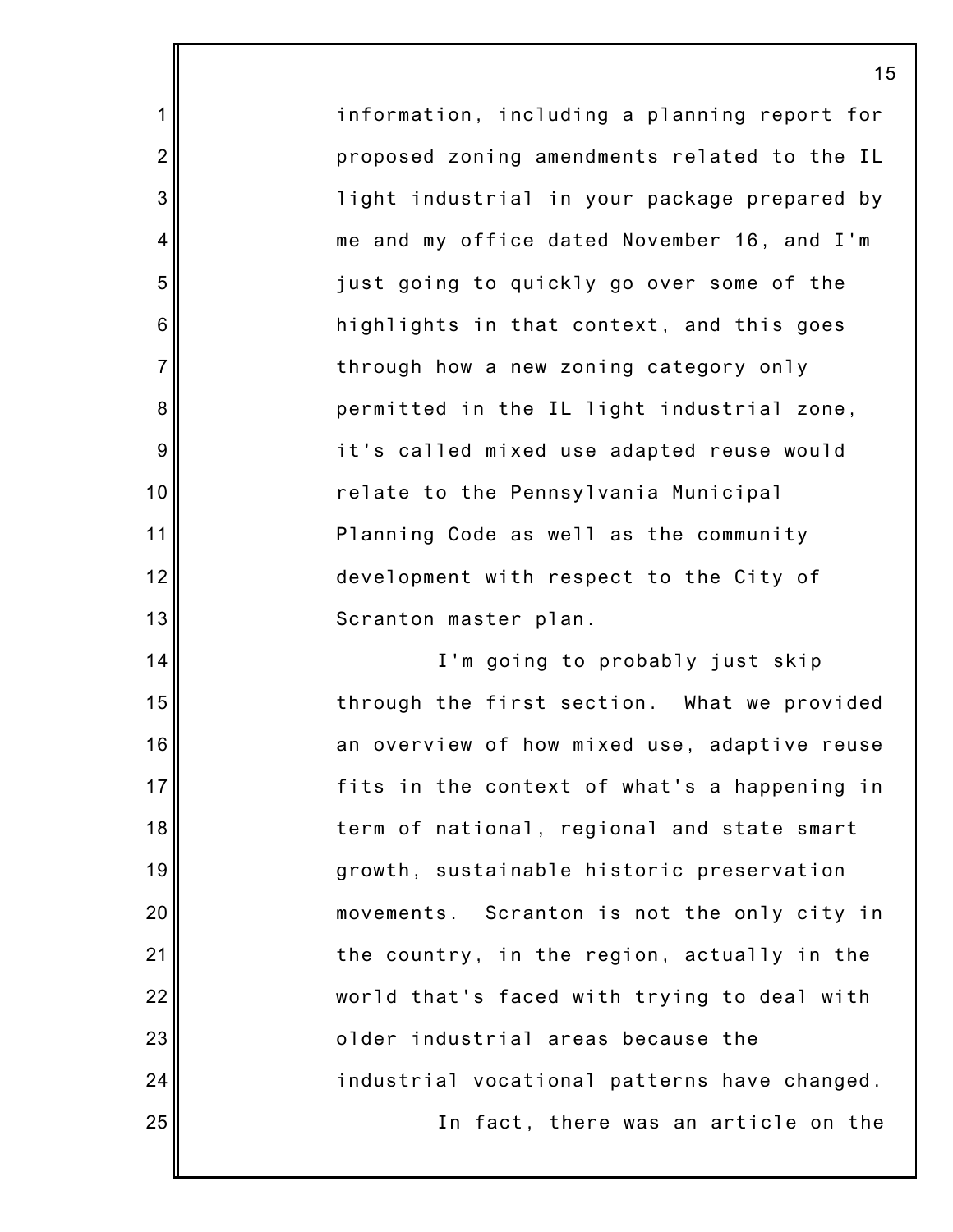front page of today's Wall Street Journal that even referenced in 1950 one out of three jobs in America were in industry, today it's less than one in ten so that's a reflection of the fact that industry first regionally then around the world.

1

2

3

4

5

6

7

8

9

10

11

12

13

14

15

16

17

18

19

20

21

22

23

24

25

And the challenge communities face is what do you do when these larger buildings that were built for another purpose and another time, decades ago, and so that's really the challenge in terms of how you adaptively reuse this, how do we (ch) it way, and I do want to point out that there were two articles that we provided that give a little context of this. One is titled "Recycling Old Warehouses." It's from the Urban Land Institute and it goes through a number of different uses and one of the specifics in here is the source of the arts, space use that we are actually proposing here. It's highlighted in a number of them and there is another article we provided from the daily green which is called, "When thinking inside the box makes sense," and it really talked from a historic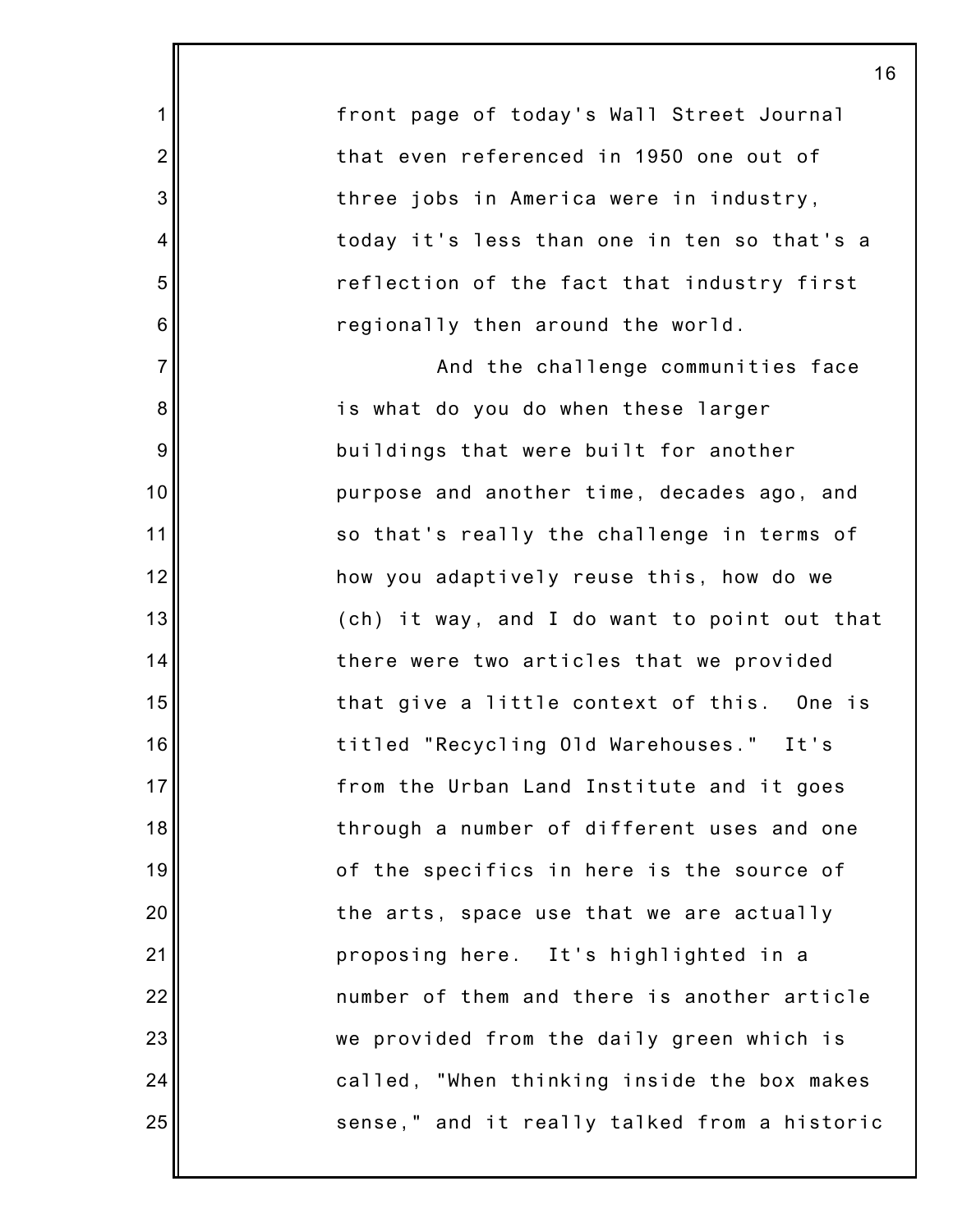preservation perspective about the need to use these older building. Preservation is, in fact, a sustainable movement and the lead movement have picked up on the theme that the greenest building is one that already exists, so the question is what do we need to do to allow that to occur.

1

2

3

4

5

6

7

8

9

10

11

12

13

14

15

16

17

18

19

20

21

22

23

24

25

And one last thing, one of the biggest constraints has been identified in all of these state and national movements trying to promote better forms of growth and smart growth is overcoming zoning code and other restrictions to reusing them.

So as far as how this proposed zoning amendment relates to the Municipality Planning Code, the MCP basically gives us an intended purpose to encourage the revitalization of urban centers. This will do that.

Also to encourage the preservation of historic resources through rezoning this will do that. It also tries to promote the conservation of energy through the use of planning practices. There is a lot of energy that's already contained within the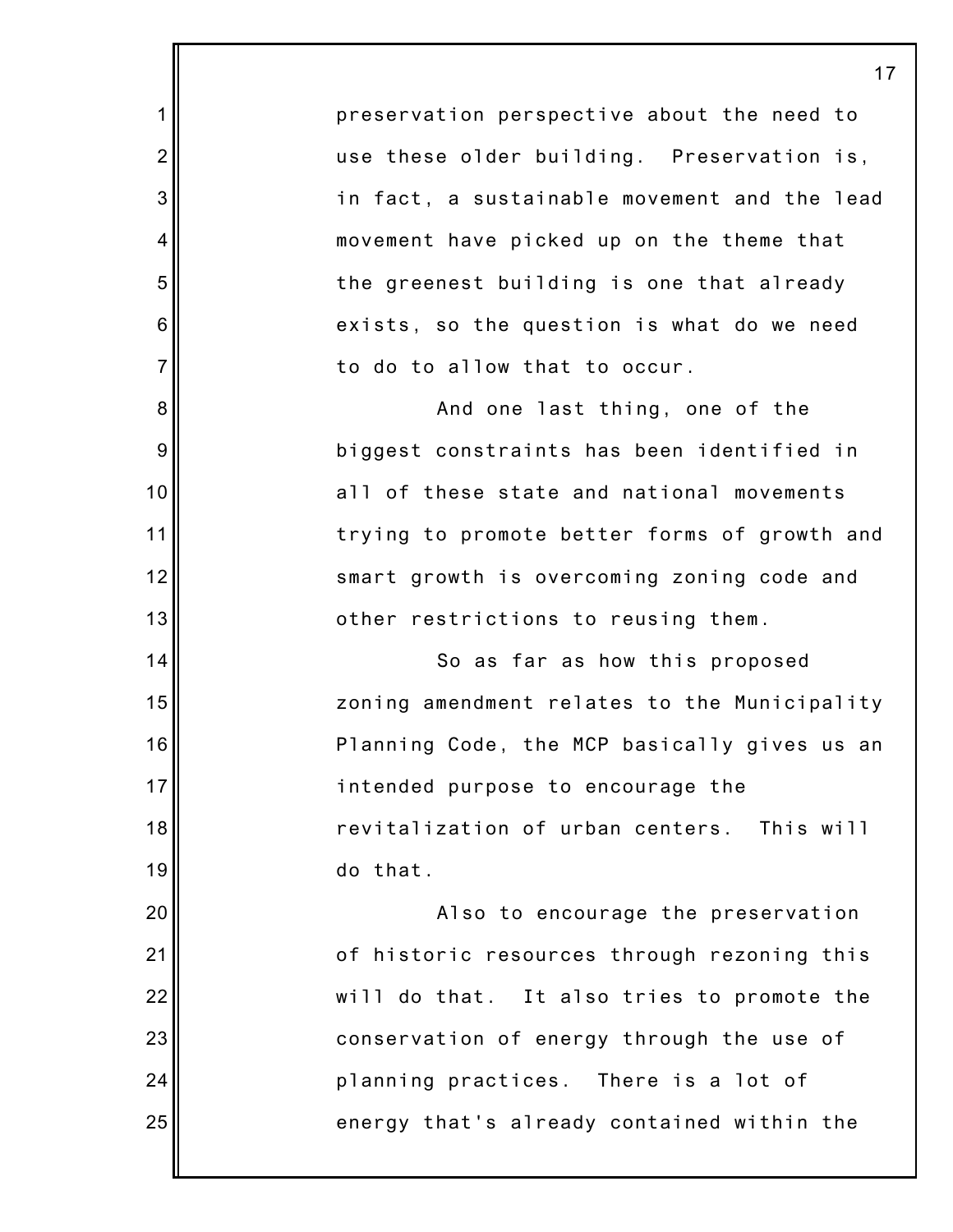bricks and the steel and everything that's in that building. I'm not going to go into others, but I have a number of other points that the Municipalities Planning Code would support with this rezoning that are also in the report.

1

2

3

4

5

6

7

8

9

10

11

12

13

14

15

16

17

18

19

20

21

22

23

24

25

The Municipalities Planning Code also encourages innovation, promotion of flexibility, the promotion of the local economy and the promotion of ingenuity in development, and I think what you have before you would meet all of those as well as promoting and preserving areas of historic significance.

So lastly, the Municipalities Planning Code suggests that we should design zoning provisions to achieve purposes including the prevention of blight. Well, you know, specifically the threat of blight resulting from a large vacant warehouse building in this particular case would be effectively eliminated, so all of these provisions in the Municipalities Planning Code basically give you the policy that - the policy framework in which to look at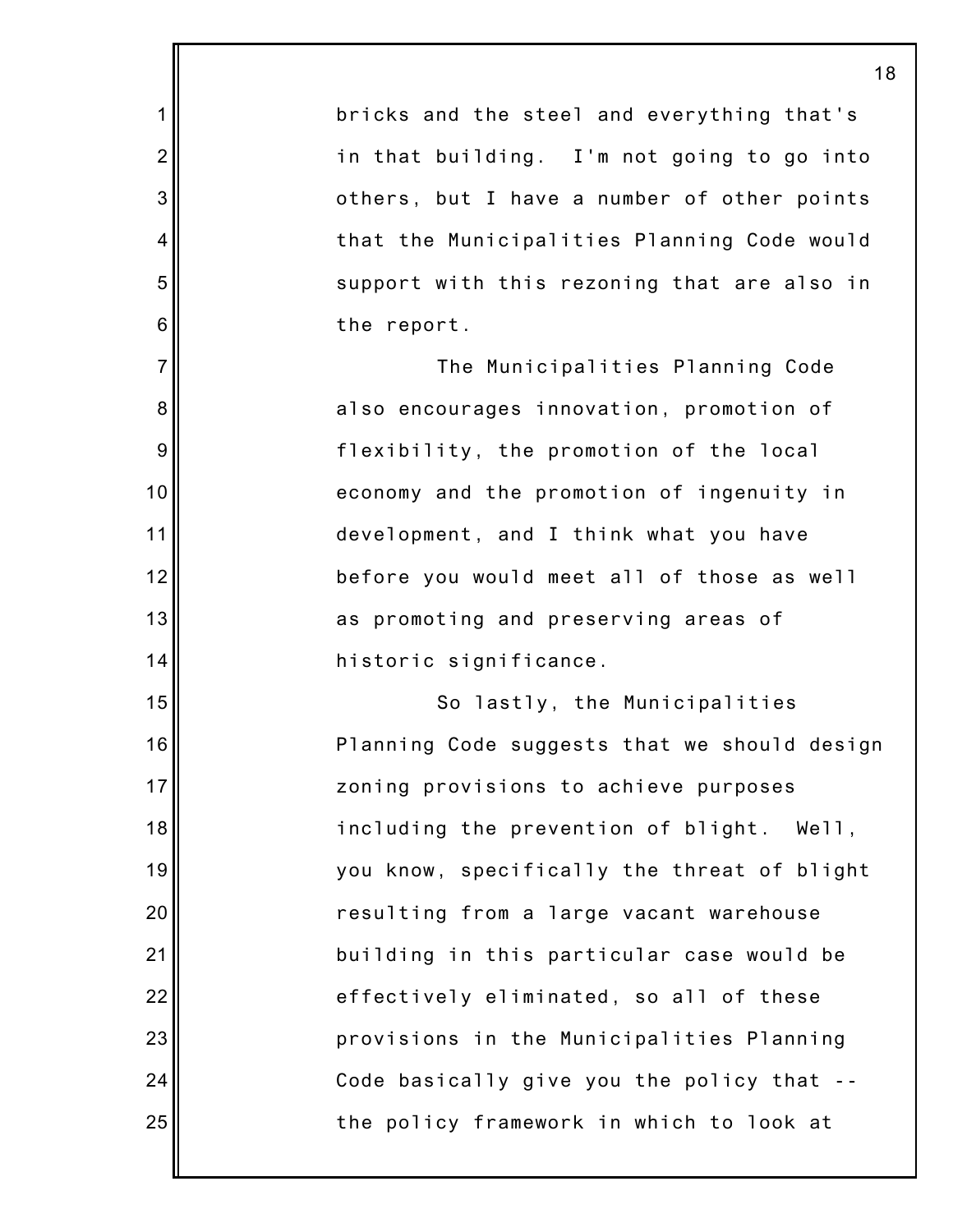this.

1

2

3

4

5

6

7

8

9

10

11

12

13

14

15

16

17

18

19

20

21

22

23

24

25

Now, the important piece is providing the consistency with a local master plan and that's also required in the Municipalities Planning Code. The master plan is your blueprint for change. I'm just going to quote one thing out of it because it sets the tone, "Change is in inevitable. Conditions change, people change, Scranton changes. The secret to a successful community is to manage change. If change is controlled and managed wisely, the city grows and prospers." That's out of the master plan. So here are a couple of things the master plan suggests that relates to what's proposed

here tonight. First, it's suggested that we use the zoning ordinance and develop it in a accordance with a land use component of the master plan. In the land use component, we have provided 12 different points that this would be supportive of. I'm just going to give you one. In light industrial districts provide for conversions of historic industrial buildings into apartments if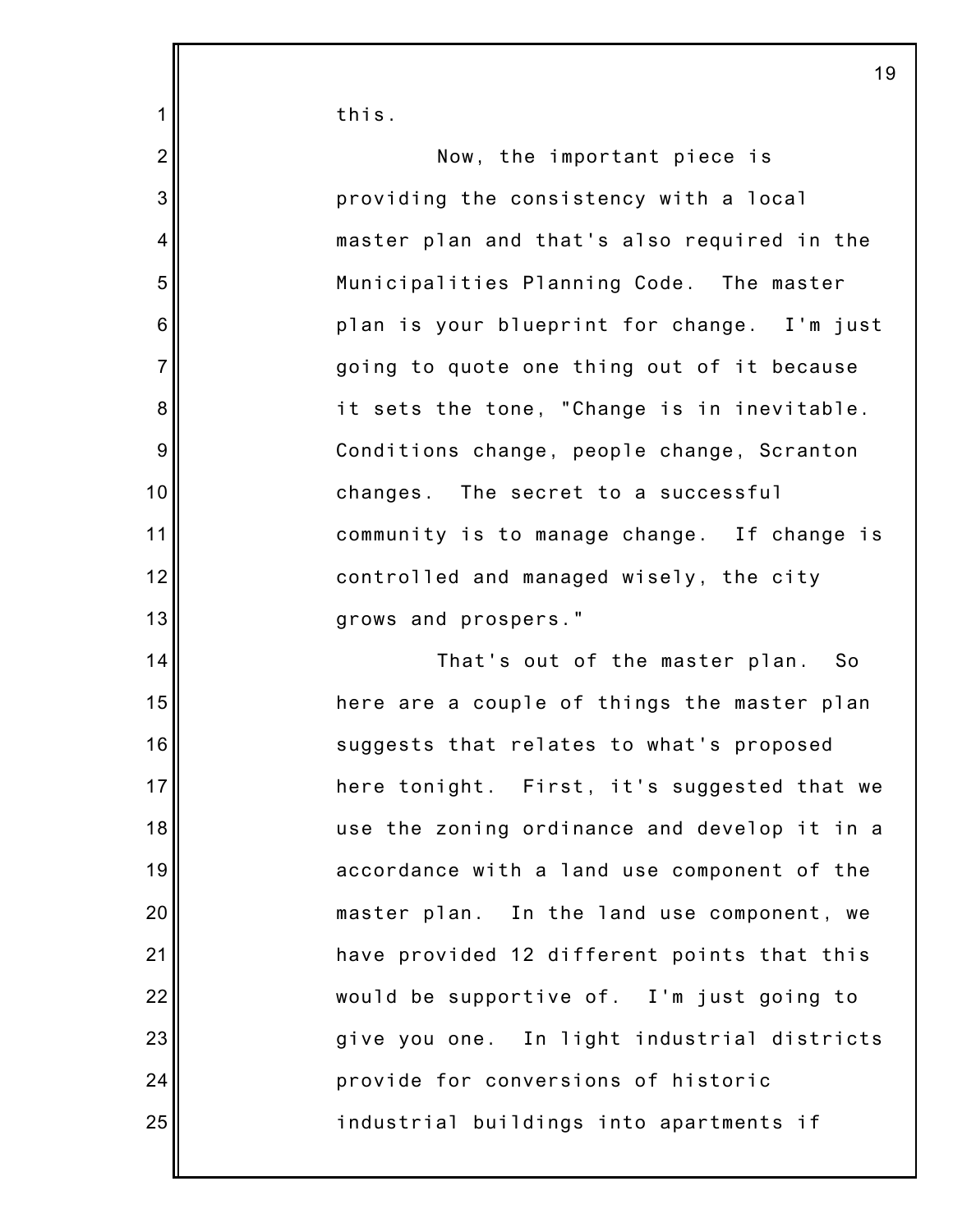|                | 20                                           |
|----------------|----------------------------------------------|
| 1              | adjacent to a residential area. This is      |
| $\overline{2}$ | obviously one of the things that is          |
| 3              | consistent here.                             |
| 4              | Under the Economic Development and           |
| 5              | Tourism section of your city master plan,    |
| 6              | I'm going to give you three -- just three of |
| $\overline{7}$ | the points that this would enact. One is     |
| 8              | work aggressively to reuse the large number  |
| 9              | of vacant and under utilized industrial      |
| 10             | buildings available for sale or lease        |
| 11             | throughout the city. Reuse of available      |
| 12             | space represents a major challenge to the    |
| 13             | city's economy. Obvious.                     |
| 14             | Two, target selected older                   |
| 15             | industrial buildings in key locations for    |
| 16             | renovations.                                 |
| 17             | The third one to direct business             |
| 18             | activity to business areas to assure the     |
| 19             | fullest use of existing older commercial     |
| 20             | buildings, so the master plan is suggesting  |
| 21             | and directing that you do this.              |
| 22             | There is eight other points out of           |
| 23             | the economic development and tourism section |
| 24             | I'm not going to read from them, but they    |
| 25             | are in front of you, one of which also       |
|                |                                              |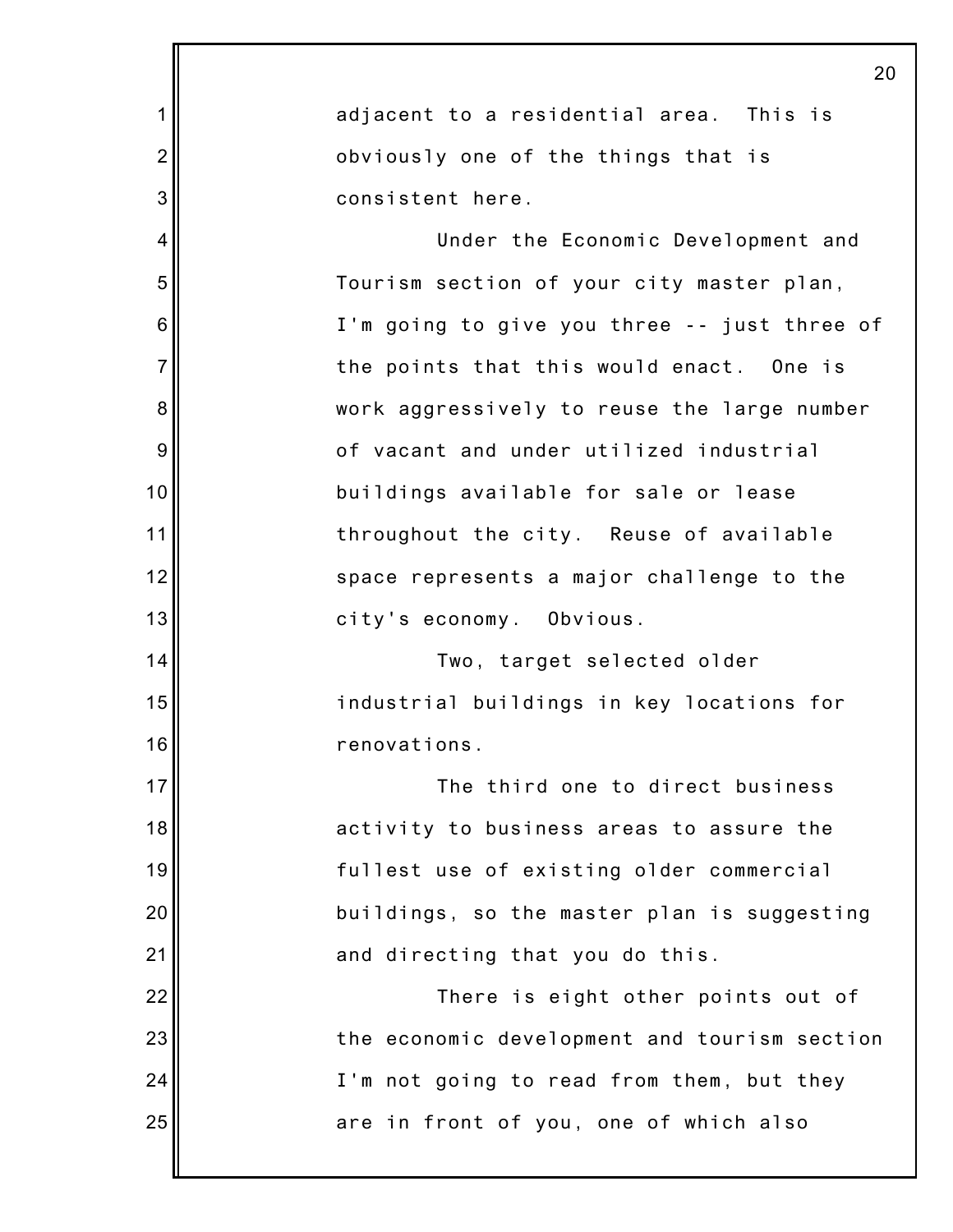encourages the development of various types much business incubators and under the tourism section of the master plan it suggestions that efforts should be made to work with developers to consider establishing an arts incubator, that's in quotes in the master plan, to encourage artists to locate within Scranton. The facility could include a building that allows people to watch artists create new work within separate work areas. An art's incubator could offer opportunities for artists to sell their work directly to customers. Obviously, that's something that we envision happening here is artist space in the early phase. And then lastly under the historic

1

2

3

4

5

6

7

8

9

10

11

12

13

14

15

16

17

18

19

20

21

22

23

24

25

preservation section of your master plan there are two points that just are obviously important. To direct business activity to business areas to ensure the fullest use of existing older commercial buildings; and two, to recognize and encourage the recreation and preservation of the city's important historic and architecturally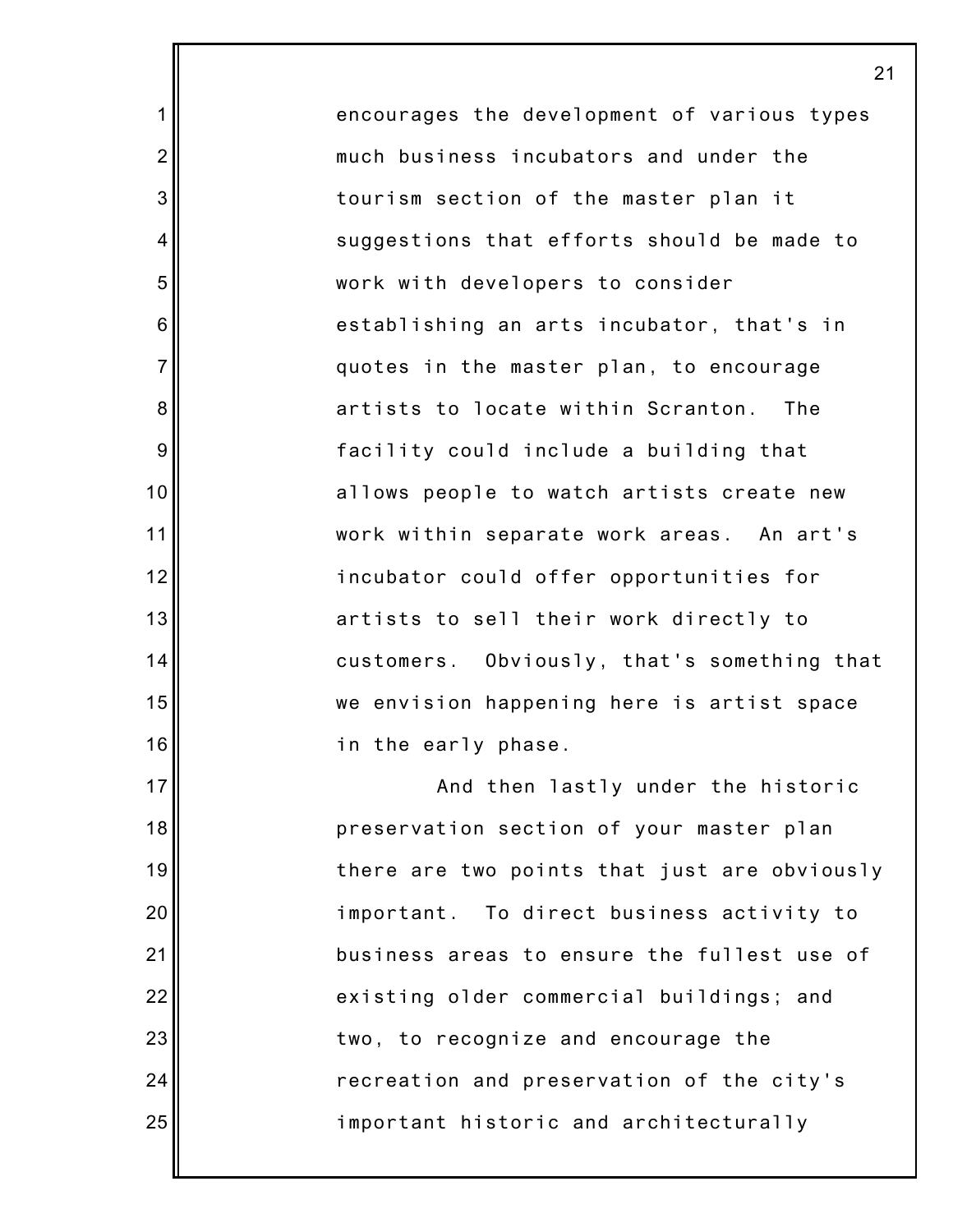|                 | 22                                          |
|-----------------|---------------------------------------------|
| 1               | significant buildings and sites.            |
| $\overline{2}$  | So if you go and look at both of            |
| 3               | Municipalities Planning Code and then onto  |
| 4               | the consistency with the master plan, this  |
| 5               | zone changes meets the tests of the         |
| $6\phantom{1}6$ | Municipalities Planning Code. It's          |
| $\overline{7}$  | obviously highly consistent, in my opinion, |
| 8               | with the city's master plan, and also more  |
| 9               | importantly, it's not inconsistent with any |
| 10              | of the goal or intent of the Municipalities |
| 11              | Planning Code or anything that's contained  |
| 12              | within the city's master plan, so not only  |
| 13              | does it move it forward, it's not contrary  |
| 14              | with anything that exists there today.      |
| 15              | That's just an overview. Thank you.         |
| 16              | MS. EVANS: Thank you,                       |
| 17              | Mr. Constantine.                            |
| 18              | MR. SBARAGLIA: Andy Sbaraglia,              |
| 19              | citizen of Scranton. I was listening to --  |
| 20              | that they were saying about that building I |
| 21              | think he said seven decades, was I right or |
| 22              | wrong?                                      |
| 23              | MR. JONES: The building itself?             |
| 24              | MR. SBARAGLIA: Yeah, vacant.                |
| 25              | MR. JONES: Oh, no, several.                 |
|                 |                                             |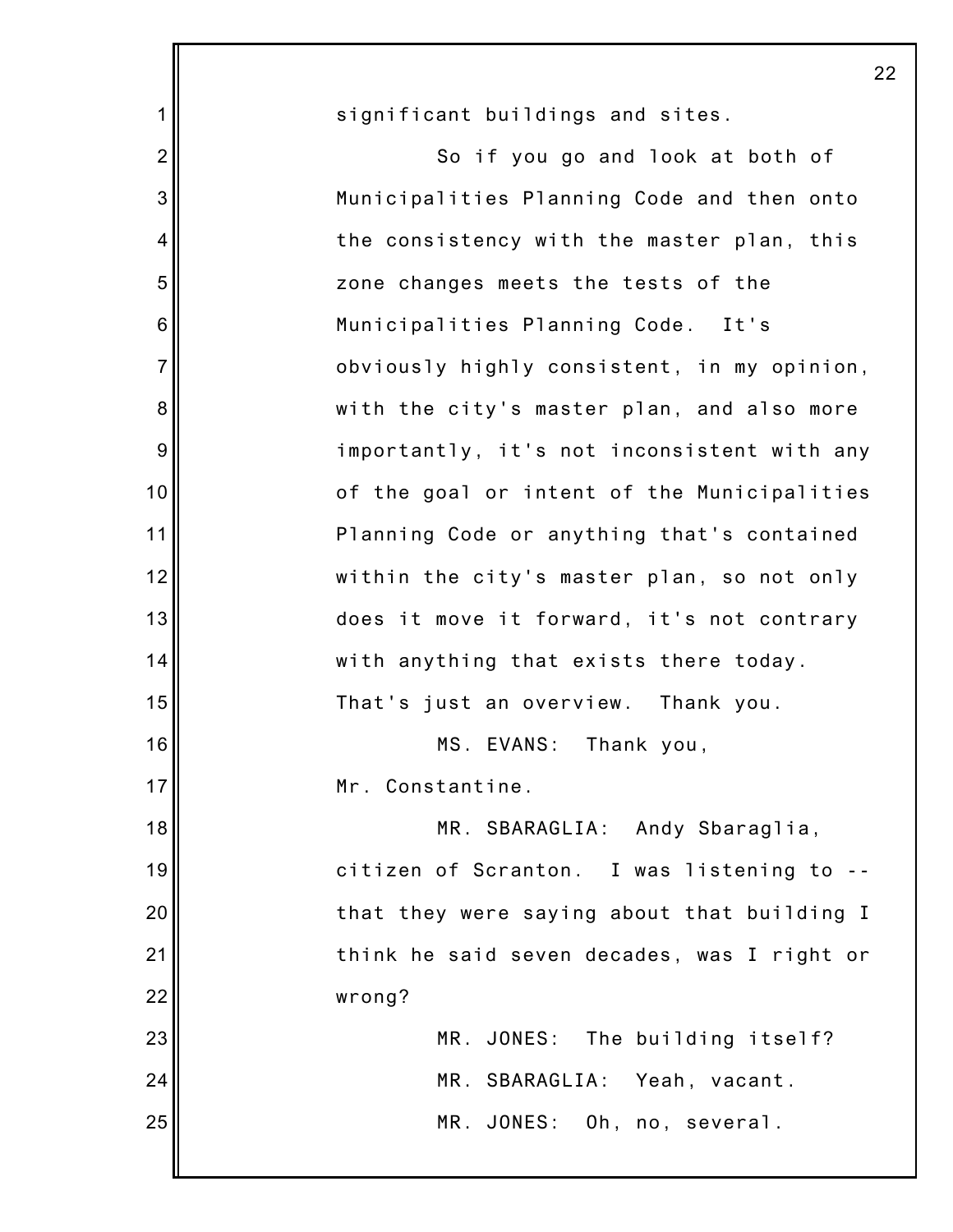|                | 23                                           |
|----------------|----------------------------------------------|
| 1              | MR. SBARAGLIA: Several decades.              |
| $\overline{2}$ | MR. JONES: It's probably in excess           |
| 3              | of ten years.                                |
| 4              | MR. SBARAGLIA: Three or four,                |
| 5              | because I knew parts of that building -- I   |
| 6              | took care of the elevators in there, so I    |
| $\overline{7}$ | know the building, I have been through it    |
| 8              | all, okay? I know parts of it was being      |
| 9              | used as a warehouse, warehousing. So         |
| 10             | something ought to be done with the          |
| 11             | building, but we got have the truth to       |
| 12             | develop what they want to do.                |
| 13             | Now, we know the building was being          |
| 14             | used as part of a warehouse, maybe even      |
| 15             | still being used as part of the warehouse.   |
| 16             | Is part of that building being used as a     |
| 17             | warehouse?                                   |
| 18             | MR. CORDARO: Currently, no.                  |
| 19             | THE COURT: What was the last time            |
| 20             | it was used?                                 |
| 21             | MR. CORDARO: 2006.                           |
| 22             | MR. SBARAGLIA: Okay, so that's how           |
| 23             | long it has been there, okay? So it's        |
| 24             | truly if you want to use several I guess it  |
| 25             | falls within that piece of -- you know, that |
|                |                                              |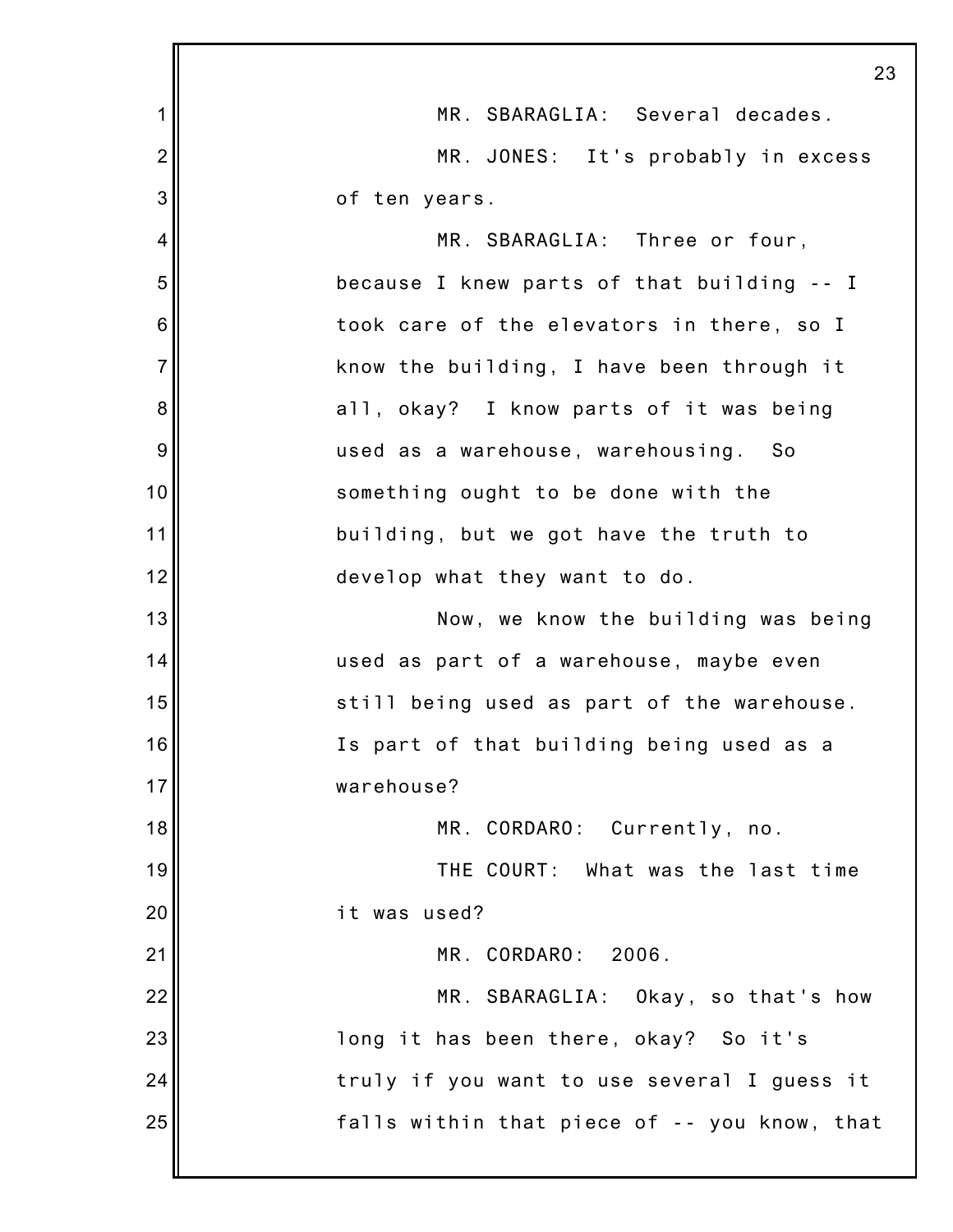time period, but really it is a beautiful building, something should be done with it. Like I said, I worked in it, I know back and forth because I took care of all of the elevators, but I just wanted to remember that it hasn't been just sitting there all them years, okay, it has been used as a warehouse, so you do know that, but that doesn't really come up where it is now.

1

2

3

4

5

6

7

8

9

10

11

12

13

14

15

16

17

18

19

20

21

22

23

24

25

I'm not in that neighborhood. I don't live in that neighborhood. I know the building was flooded since they built the dike and it probably has a good protection, but like I said before, you got to start with the truth as much as you can. You and I know that we are taking a good piece of that action down there and we are getting very little in return unless we are going to get a good tax base. That's what the whole thing is. If you are going to spend \$3 million as a grant let's get something back. This is what you got to do. You got to look at the tax records down there and see what's going object and the tax rolls for. I don't want another deal like the mall for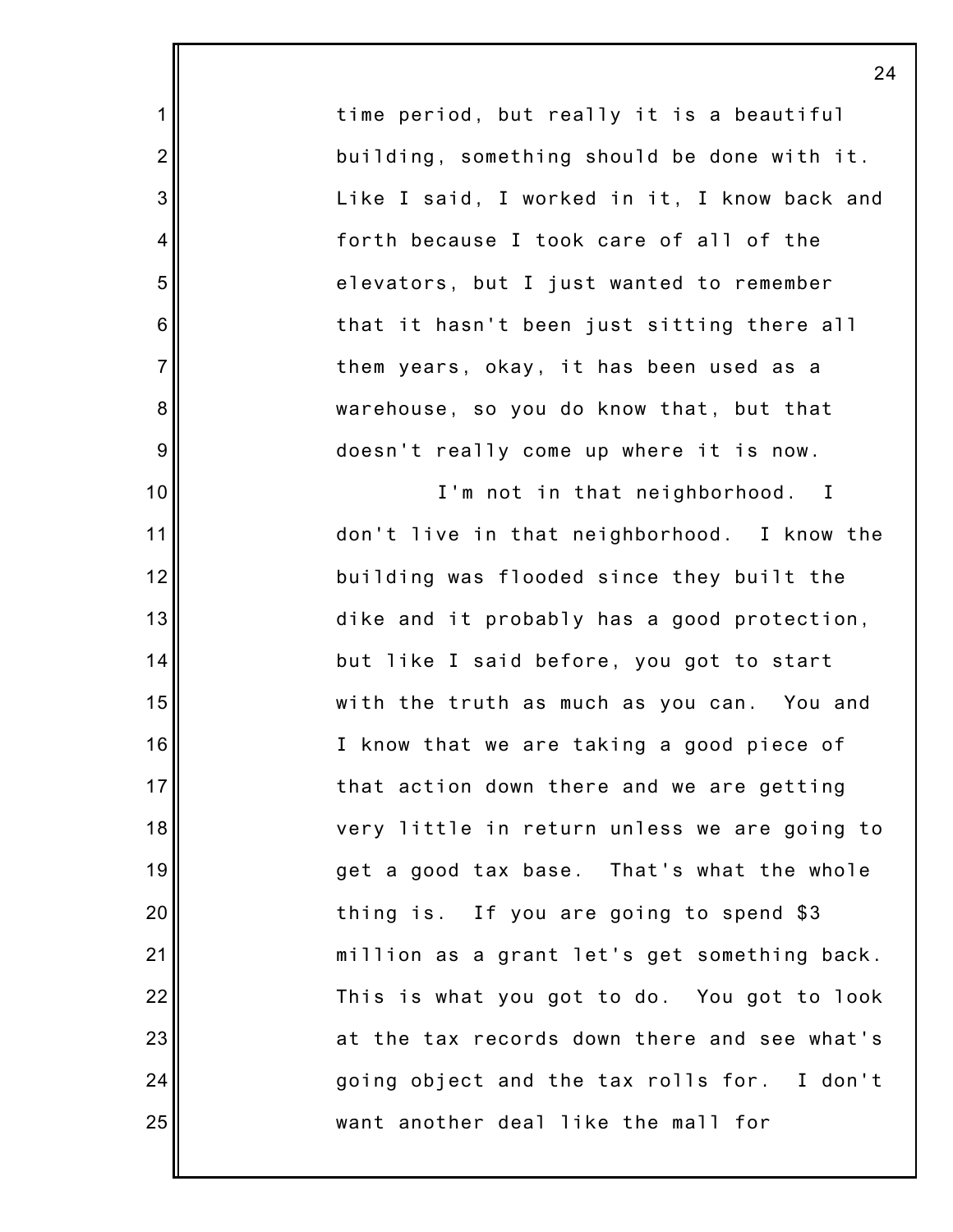|                  | 25                                           |
|------------------|----------------------------------------------|
| 1                | \$400,000. This has got to stop. This is     |
| $\overline{2}$   | why we are in trouble today. People got to   |
| 3                | look at what they are doing and look at all  |
| $\overline{4}$   | aspects of it. Otherwise, you are not        |
| 5                | really getting any kind of a deal. Somebody  |
| 6                | is getting rich, but the residents are       |
| $\overline{7}$   | getting poor. Thank you.                     |
| 8                | MS. EVANS: Thank you,                        |
| $\boldsymbol{9}$ | Mr. Sbaraglia. Is there anyone else?         |
| 10               | MR. QUINN: Ozzie Quinn, Taxpayers'           |
| 11               | Association. I understand that you           |
| 12               | mentioned that you spoke with the            |
| 13               | neighborhood representative?                 |
| 14               | MR. JONES: Yes, we did.                      |
| 15               | Mr. Hubbard spoke in support of the project  |
| 16               | earlier for the public hearing this evening. |
| 17               | MR. QUINN: What was -- you                   |
| 18               | mentioned Barbara Maranucci.                 |
| 19               | MR. JONES: Barbara Maranucci, the            |
| 20               | group they were approached prior to that and |
| 21               | they were in support of it. I understand     |
| 22               | that this is -- if I may approach?<br>There  |
| 23               | are two different neighborhood groups down   |
| 24               | there, the principal over time has dealt     |
| 25               | with Mrs. Maranucci's group and then met and |
|                  |                                              |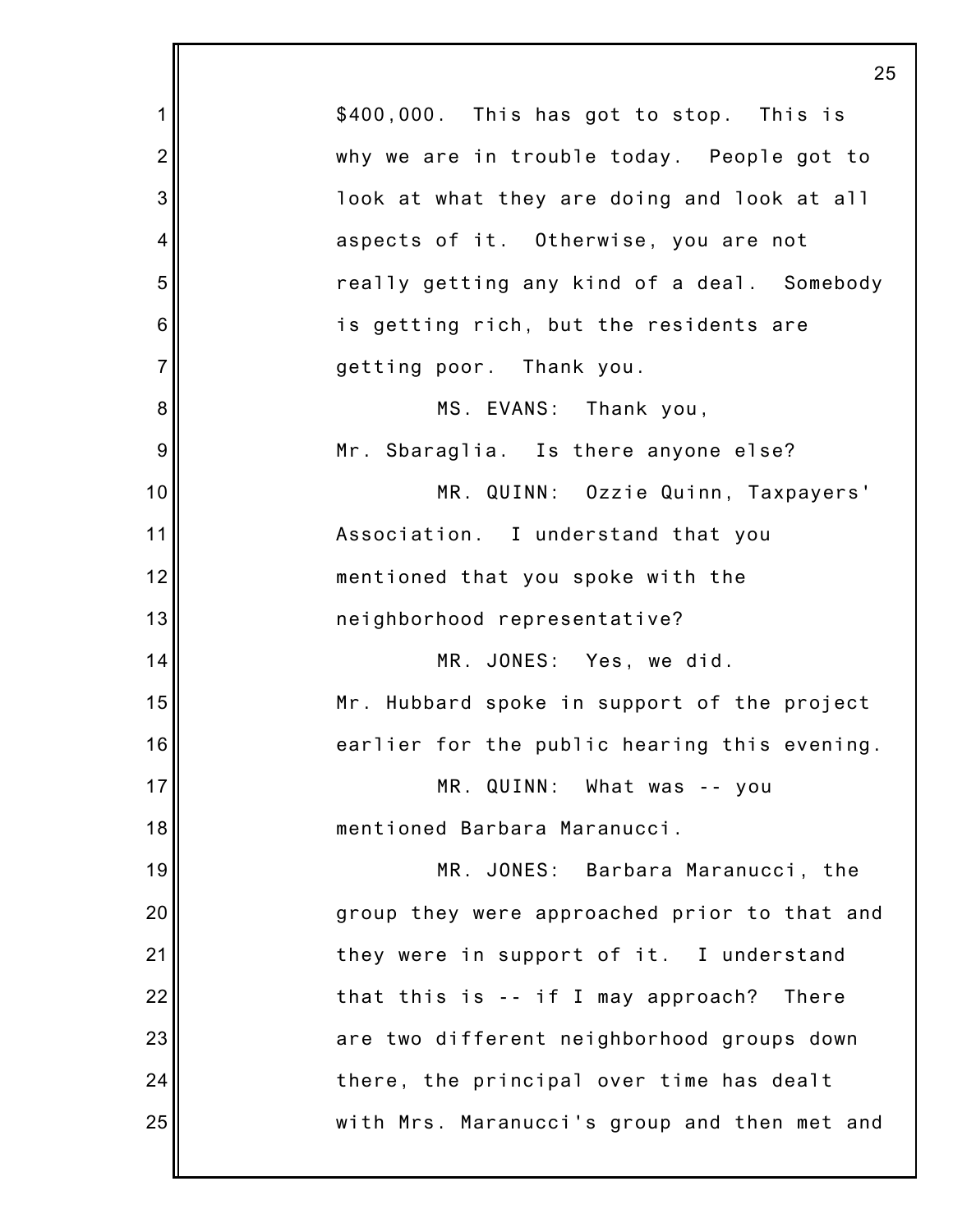1 2 3 4 5 6 7 8 9 10 11 12 13 14 15 16 17 18 19 20 21 22 23 24 25 26 spent extensive time with Mr. Hubbard's groups and we are very appreciative of their testimony this evening in support of the project. MR. QUINN: Okay. I know that the Park Place Neighborhood Association is on the other side of the river, she doesn't has no control in regard to the Lace Works per se. Now, I worked the flood in 1996 down there and they formed a project area committee and at that time there was Charles Richter, he was relocated out of there, and they do have another representative that lives on East Market Street and I just -- I know that they met several times at the old St. Joseph's Lithuanian Church and I think it would prudent if you spoke with those people, okay? They are the people who live right next to door to that place and I doubt if that's been vacant a decade because I know my wife has done some shopping down there and buying lace curtains and lace table spreads and everything, so I question that,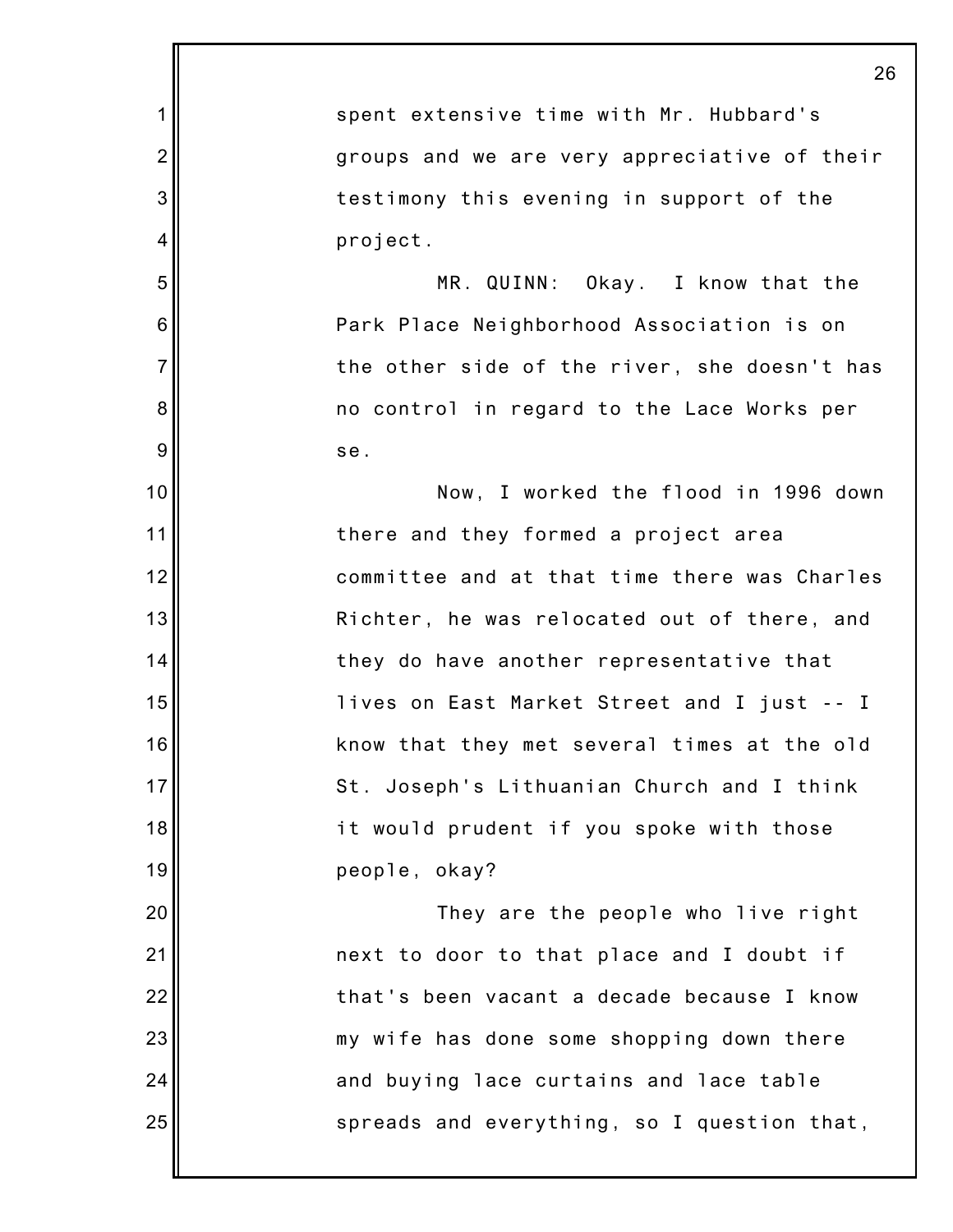too.

1

2 3 4 5 6 7 8 9 10 11 12 13 14 15 16 17 18 19 20 21 22 23 24 25 So we all know and all do respect Barbara Maranucci is a Mayor Doherty big contributor, was appointed by Mayor Doherty, her brother is the president of the Recreation Committee, and this sort of taints that, okay, in all due respect to that, okay, so I think that they actually should have a neighborhood meeting being that I was involved in the organization. Thank you. MR. JONES: Thank you very much. Just to reiterate, we did meet with the affected group at our facility on Sunday and some of the neighbors that live right there next to it participated in it. And as we go forward with the -- as we go forward with the project it's the developer's position that we are going to coordinate activities, construction activities, someone came up with that, that's why they are spending a substantial sum of money to reinvigorate that particular building, and hopefully we will have an asset for the City of Scranton we can all be proud of.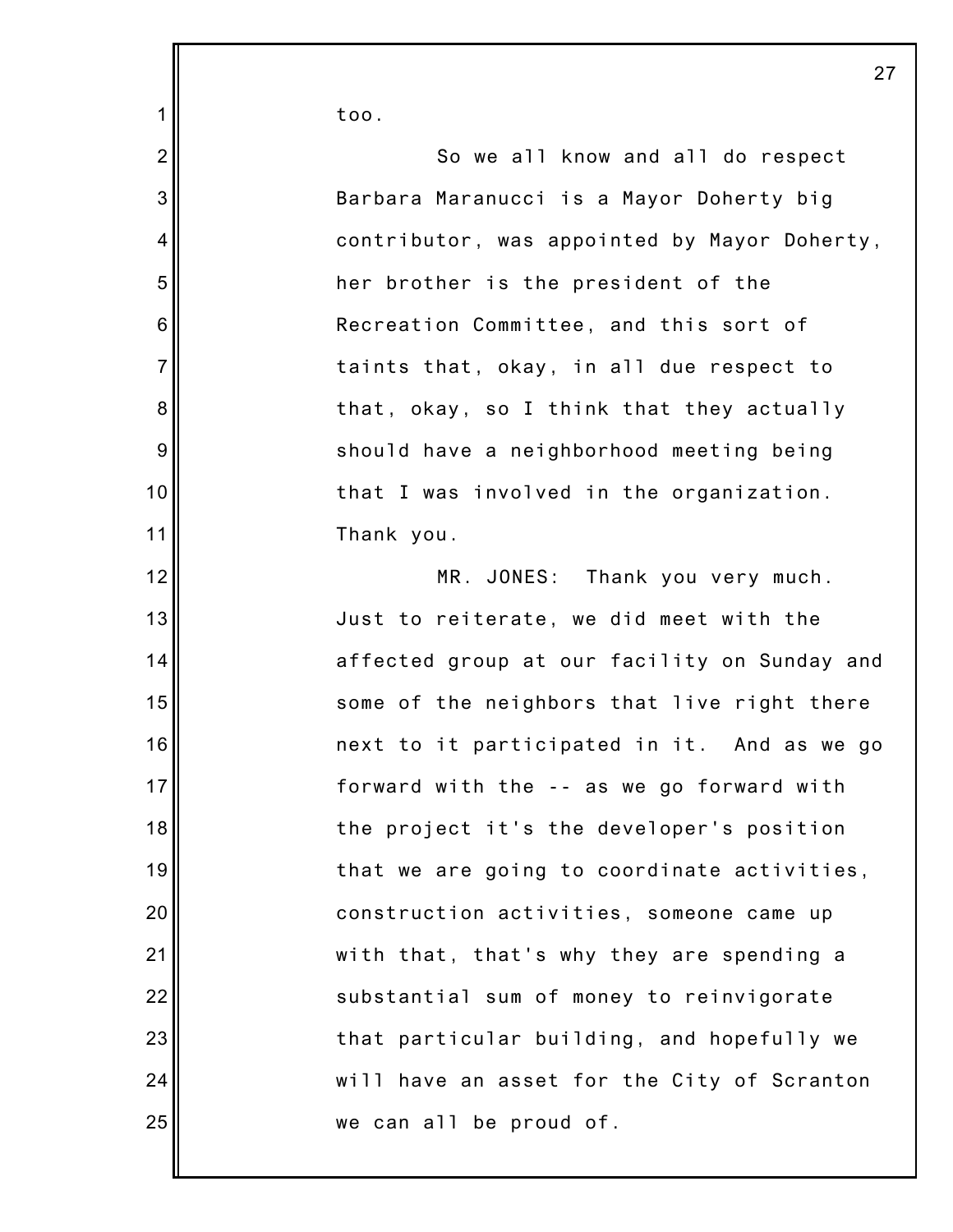|                | 28                                           |
|----------------|----------------------------------------------|
| 1              | MS. EVANS: Thank you.                        |
| $\overline{c}$ | MR. MORGAN: Good evening, Council.           |
| 3              | MS. EVANS: Good evening.                     |
| 4              | MR. MORGAN: Well, once again I'm             |
| 5              | probably going to go against everybody else  |
| 6              | in this room today, but I think this project |
| $\overline{7}$ | is a waste of money, state money. I don't    |
| 8              | think it should ever -- should have been     |
| $9$            | funded. We are throwing \$4 million -- well, |
| 10             | probably plus \$4 million away. We have got  |
| 11             | multiple empty apartment units scattered     |
| 12             | throughout the whole city. The only real     |
| 13             | purpose this building could have served for  |
| 14             | the City of Scranton would have been a light |
| 15             | industrial development. We don't need any    |
| 16             | more museums, we don't need more nonprofits, |
| 17             | Mrs. Evans, we have stood here and listened  |
| 18             | to council talked about how the city is      |
| 19             | being overrun by nonprofits. I don't know    |
| 20             | if it's still in the plan to put a gym in    |
| 21             | that building or not, but I did look at the  |
| 22             | project because Mr. Joyce had spoken about   |
| 23             | it numerous times and I did go in and got    |
| 24             | the packet off of Mrs. Krake.                |
| 25             | I think we need to move in a new             |
|                |                                              |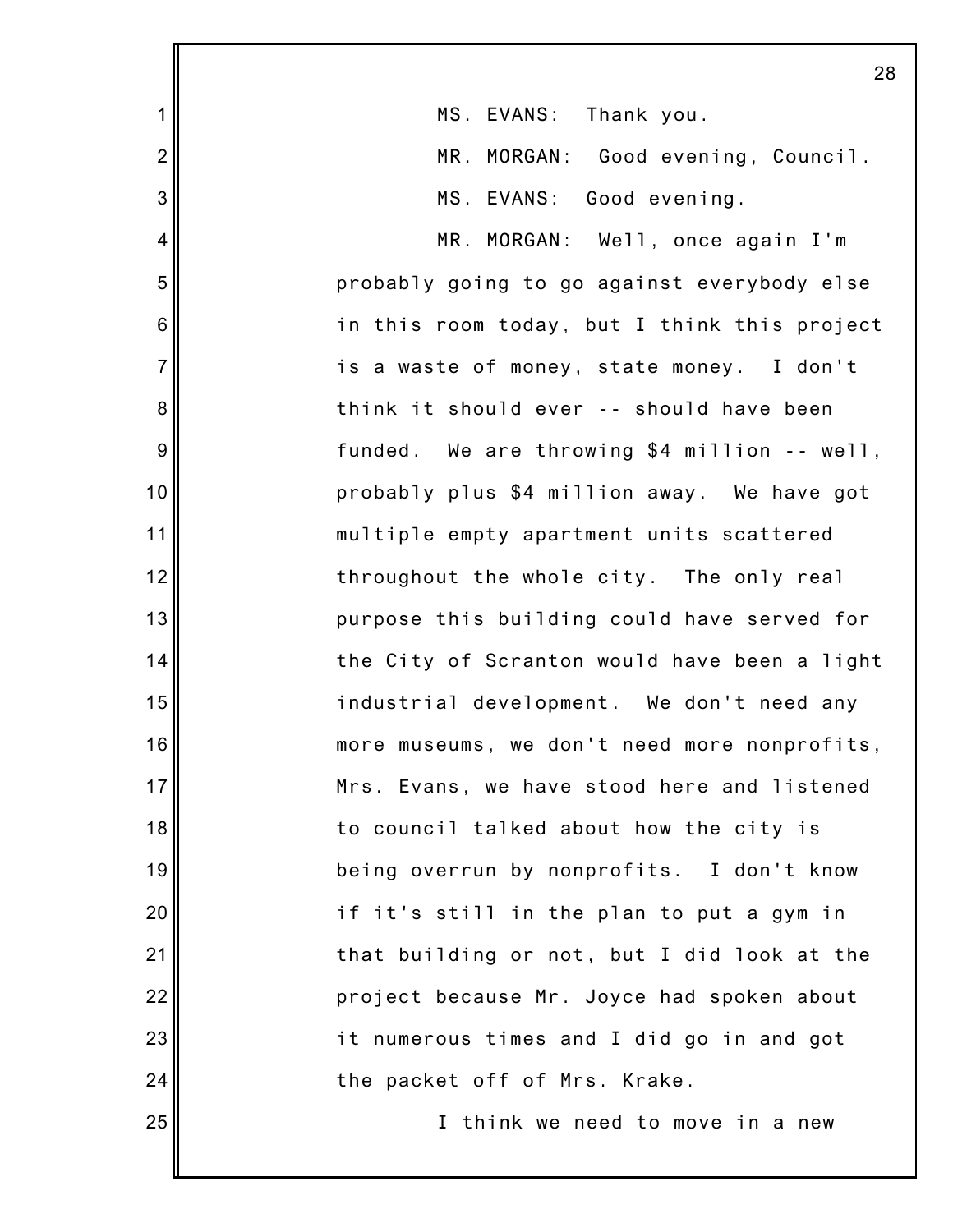direction and I think that as we continue to throw millions of dollars around this city we fail to realize that we can't rent the properties that are already vacant, and I just think when we keep coming to the public trough for millions of dollars, regardless of the project, with no industrial development, no light manufacturing, this is a nation that needs job. I just hope that if it's possible for this council to vote against this project it would do it.

1

2

3

4

5

6

7

8

9

10

11

12

13

14

15

16

17

18

19

20

21

22

23

24

25

I have been in that building, I've been from the kitchens and the bowling alley all the way down to the basement, I have been throughout that whole building. There probably isn't another building like that in this city with the ability to hold the amount of the weight those floors are designed to hold.

Now, I know they took all the machines or allegedly most of the machines out of there for scrap, but I just think that we have North Scranton Junior High School that's still sitting up there vacant, we have multiple project across the city are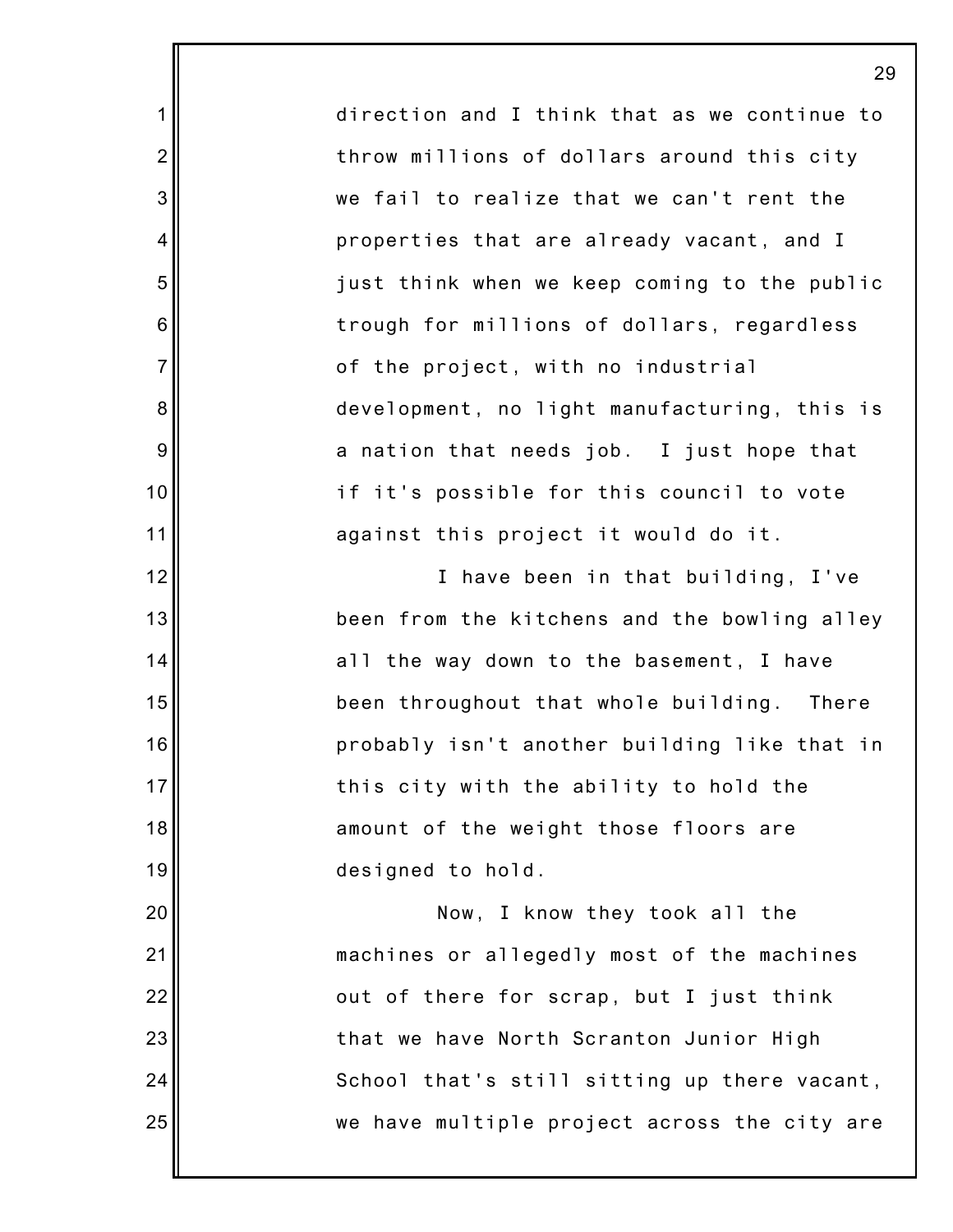vacant, and I think it's time to realize that we are a city with the serious shortage of police officers and firemen because we can't fund their positions and as long as we keep using state money to destroy our infrastructure and keep playing these silly games with money, we have got residents of this city down in front of the county commissioners asking them to reopen the budget, we have had our own budget problems here and I don't see how one city councilman or the mayor I am himself can say that spending \$4 million in grant money at the former Scranton Lace building is a good project. This community needs a council and

1

2

3

4

5

6

7

8

9

10

11

12

13

14

15

16

17

18

19

20

21

22

23

24

25

mayor who understands that the real problems of this city are a lack of jobs. We have- look at the Connell building, look at all of the apartments we are converting and our neighborhoods are falling apart. We had a police officer chased down the street with a baseball bat the other day. I mean, where are our priorities at? We need to start worrying about the average resident of this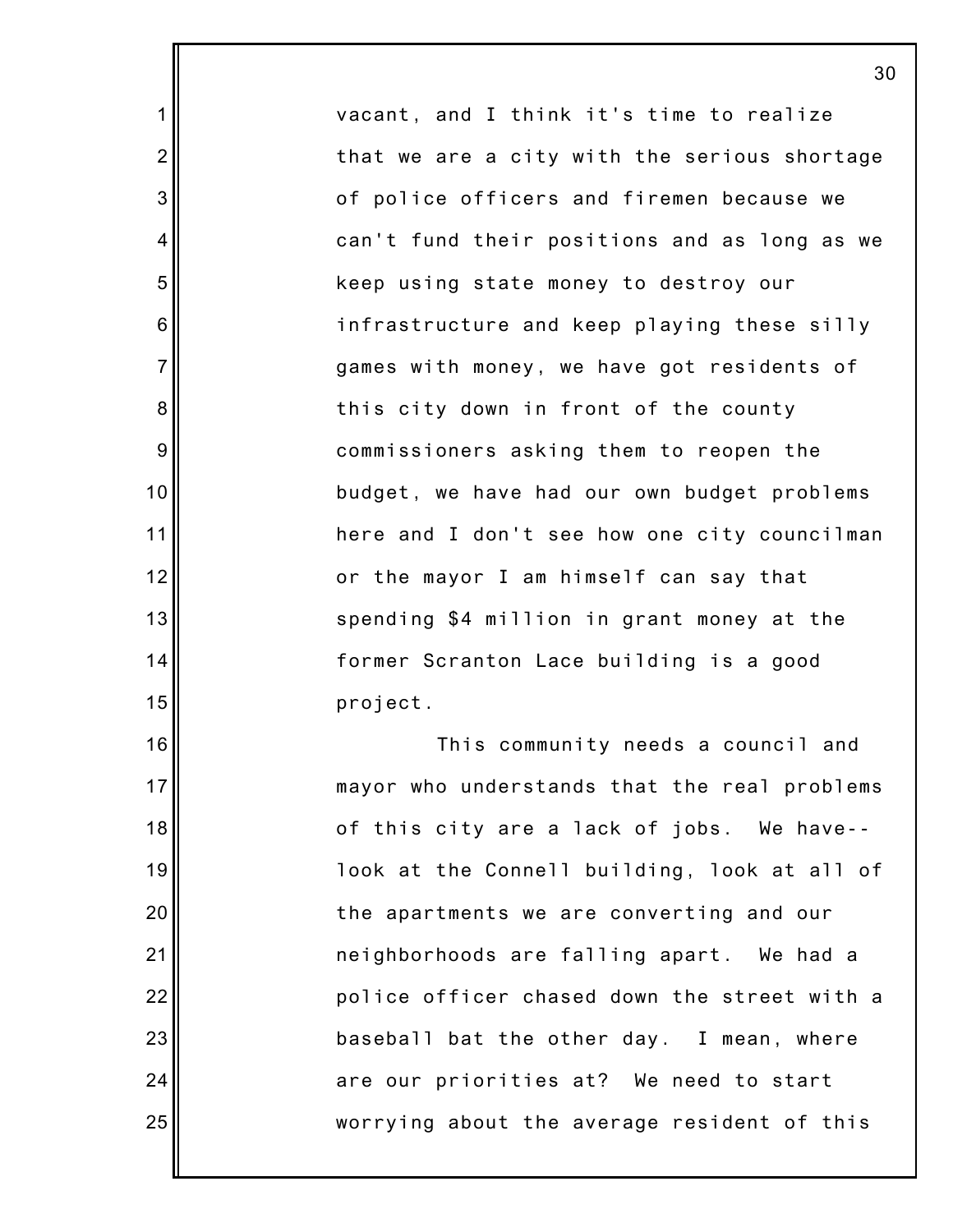city, okay. We have listened a lot of these -- all of this development that's coming our way, we need jobs here. The mall is collapsing, we need a change direction and the Scranton Lace project is the wrong project. I have read it, I understand it, I have been in the building, I know the capabilities of the building. Are some of the buildings run down and in need of either renovation or to be demolished? I don't know, but I'll tell you one thing we don't need more apartments and we don't need more nonprofits. I think we have plenty of both and a lack of a meaningful job market and a stable tax structure. Thank you. MR. LOSCOMBE: Thank you. MR. LUDWINSKY: Good evening, Council and members of the community. My name is John Ludwinsky and I'm a local resident here. I have about a realtor, commercial/ residential realtor in the City

1

2

3

4

5

6

7

8

9

10

11

12

13

14

15

16

17

18

19

20

21

22

23

24

25

of Scranton for almost seven years and when I say full-time it is seven days a week. So heard that this was going to be discussed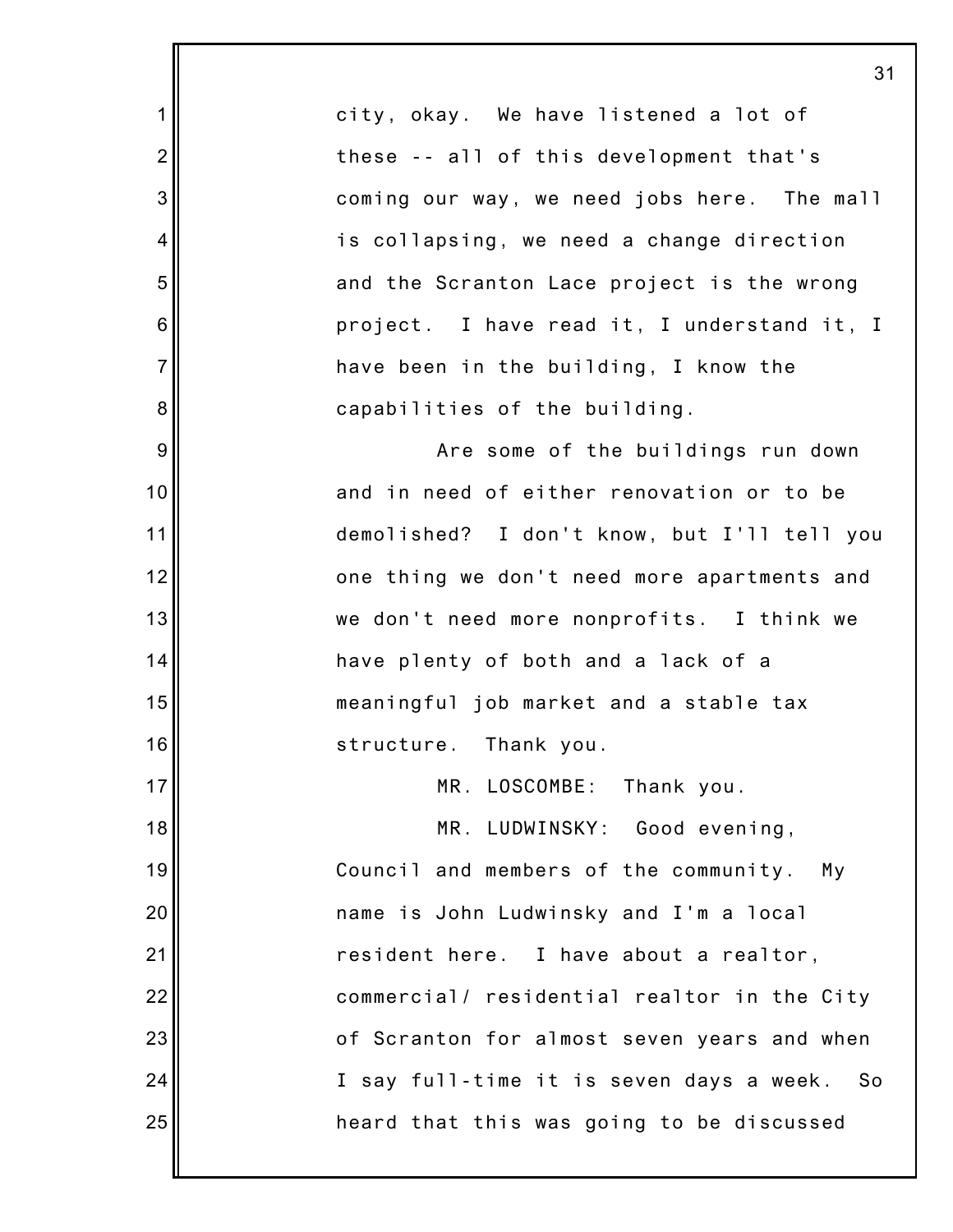|                | 32                                           |
|----------------|----------------------------------------------|
| $\mathbf 1$    | this evening and I think that anything that  |
| $\overline{2}$ | could be done for blighted properties in the |
| 3              | city is a major plus, especially a project   |
| 4              | of this magnitude.                           |
| 5              | As many of the residents here know,          |
| 6              | I mean, it doesn't matter where you live,    |
| $\overline{7}$ | North Scranton, South Scranton, East         |
| 8              | Mountain, Greenridge, foreclosures           |
| 9              | everywhere, boarded up condemned homes. No   |
| 10             | money, criminal activity, and I disagree     |
| 11             | with some of the members here because the    |
| 12             | rental demand in Scranton is very high. The  |
| 13             | Connell building, for instance, I'm pretty   |
| 14             | sure that they are at full capacity. There   |
| 15             | is waiting lists for that. You know, but a   |
| 16             | historic structure like this if something    |
| 17             | doesn't do something with it it's going to   |
| 18             | lay vacant, abandoned, homeless, criminal    |
| 19             | activity like everybody knows with every     |
| 20             | other structure.                             |
| 21             | And I heard something mentioned              |
| 22             | about the grants, to me \$4 million of a     |
| 23             | grant is not a waste of money. And, excuse   |
| 24             | me, what's the total project cost going to   |
| 25             | be on this roughly?                          |
|                |                                              |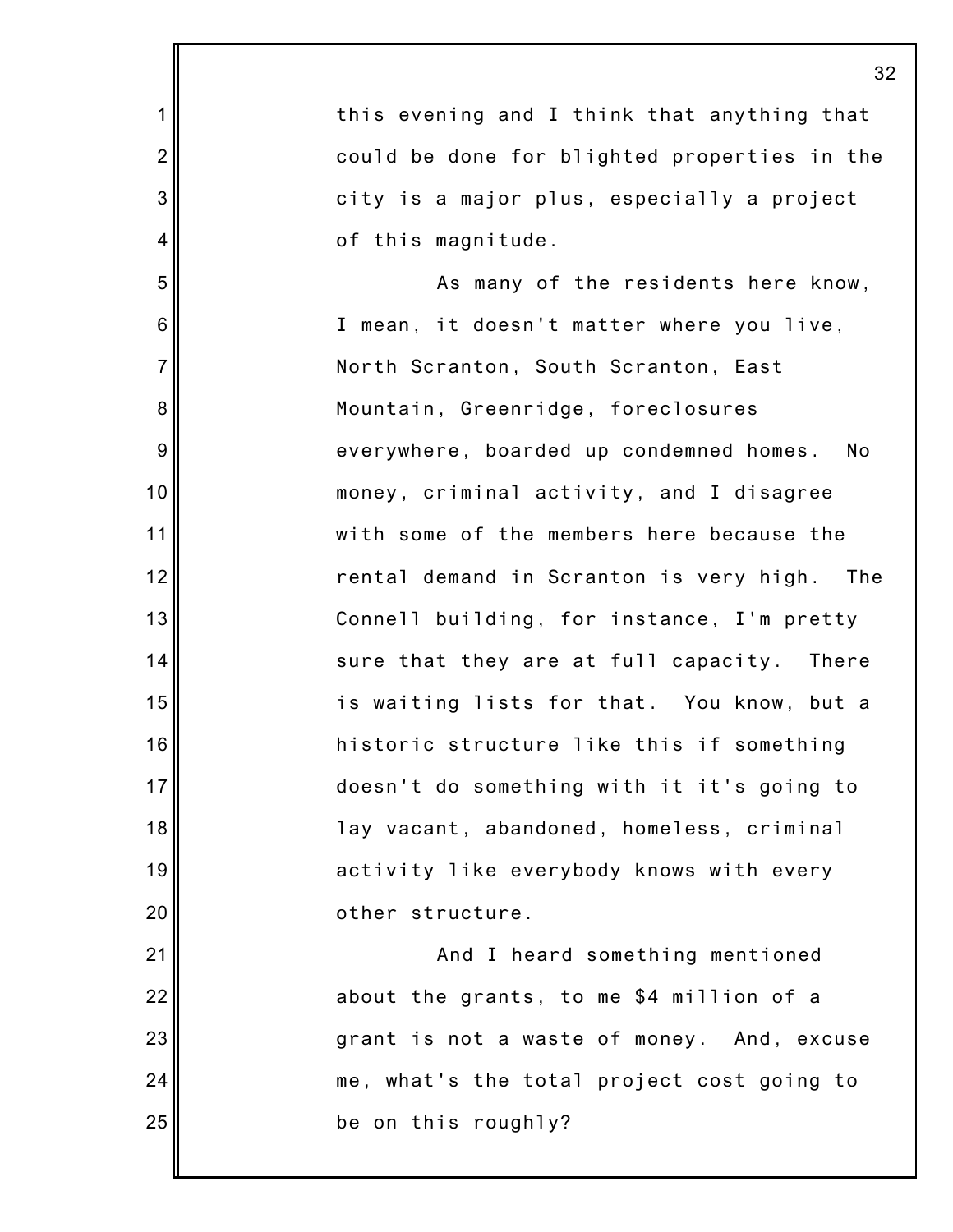|                 | 33                                            |
|-----------------|-----------------------------------------------|
| 1               | MR. CORDARO: About 60 million.                |
| $\overline{c}$  | MR. LUDWINSKY: About \$60 million,            |
| 3               | so if that miniscule \$4 million is not going |
| 4               | to go to this massive project it will be      |
| 5               | spent, you know, somewhere else, and I just   |
| $6\phantom{1}6$ | had to come here and voice my opinion from    |
| $\overline{7}$  | what I see and I think that this project      |
| 8               | would be a phenomenal opportunity not only    |
| 9               | for the city, for the whole community, the    |
| 10              | county, etcetera. Thank you.                  |
| 11              | MS. EVANS: Thank you.                         |
| 12              | MR. LOSCOMBE: Thank you.                      |
| 13              | MR. JACKOWITZ: Bill Jackowitz,                |
| 14              | South Scranton resident and member of the     |
| 15              | Taxpayers' Association. I'm in favor of the   |
| 16              | project as long as the project is for real,   |
| 17              | and what I mean by that is the citizens and   |
| 18              | residents of Scranton we have burnt so many   |
| 19              | times. Look at the 500 block of Lackawanna    |
| 20              | Avenue, that was supposed to be -- that's 29  |
| 21              | million, 30 million dollars worth of the      |
| 22              | taxpayers' money. Every one of those          |
| 23              | buildings is vacant. There is supposedly      |
| 24              | apartments, loft apartments in the 500 block  |
| 25              | of Lackawanna Avenue in those buildings.      |
|                 |                                               |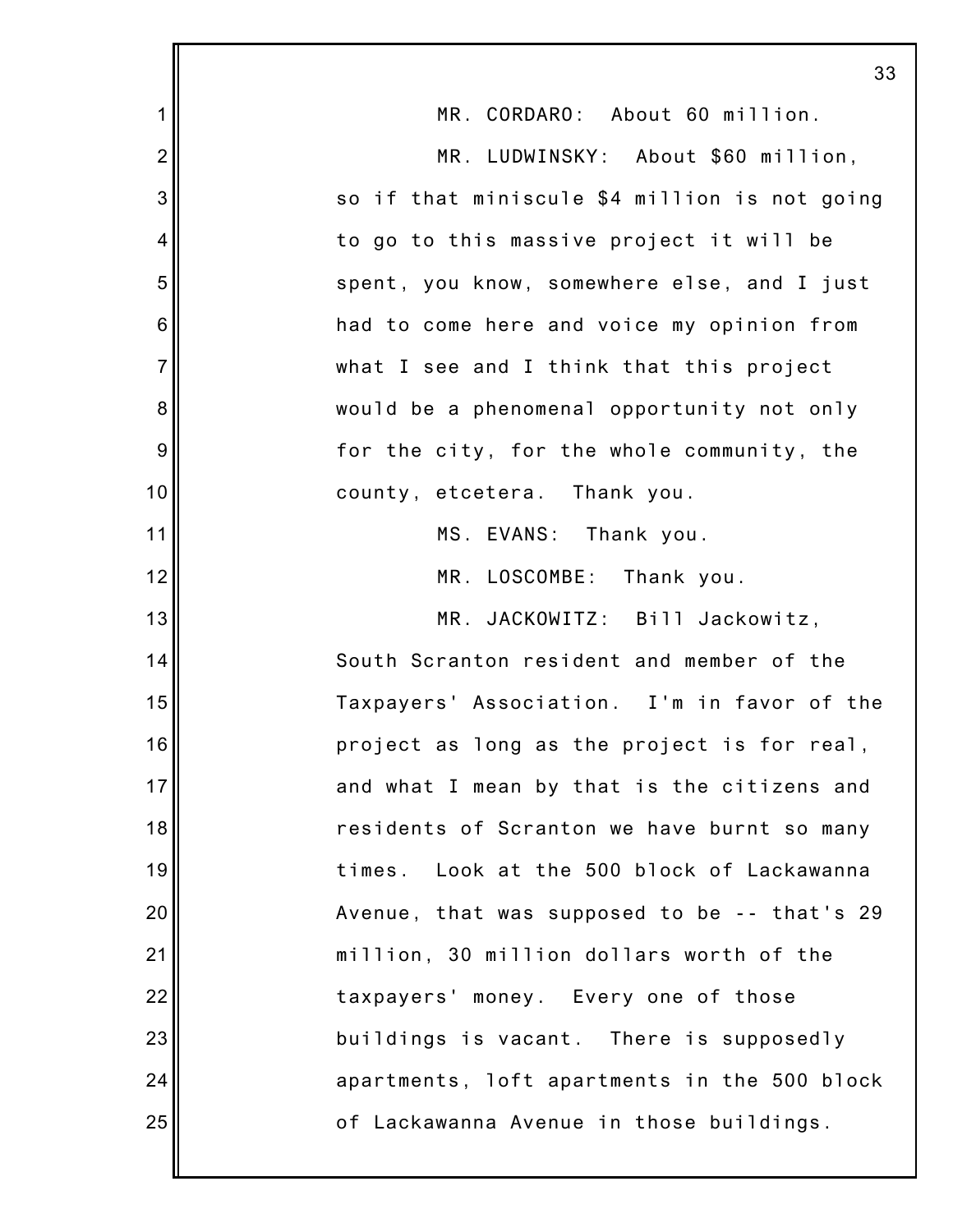They are vacant.

1

2

3

4

5

6

7

8

9

10

11

12

13

14

15

16

17

18

19

20

21

22

23

24

25

As far as the Connell building and some of the other buildings, yeah, those apartments are full and they will probably always remain because of the transfer of students coming in and out, okay, but the majority of the people who are living in those apartments down there are students and transients, people who come in for three years, four years, go to school, they are going to leave, and they are going to be replaced by other students. Because let's face it, there are no jobs in the City of Scranton. And I agree with Mr. Morgan, I have

been speaking about this for nine years about the lack of jobs, but more importantly the lack of the wages in the City of Scranton, okay, and until we get jobs that pay a liveable wage Scranton will remain distressed and always be a distressed city.

Now, I'm in favor of any project that is going to enhance the City of Scranton, going to enhance the beauty of the City of Scranton and the appearance, going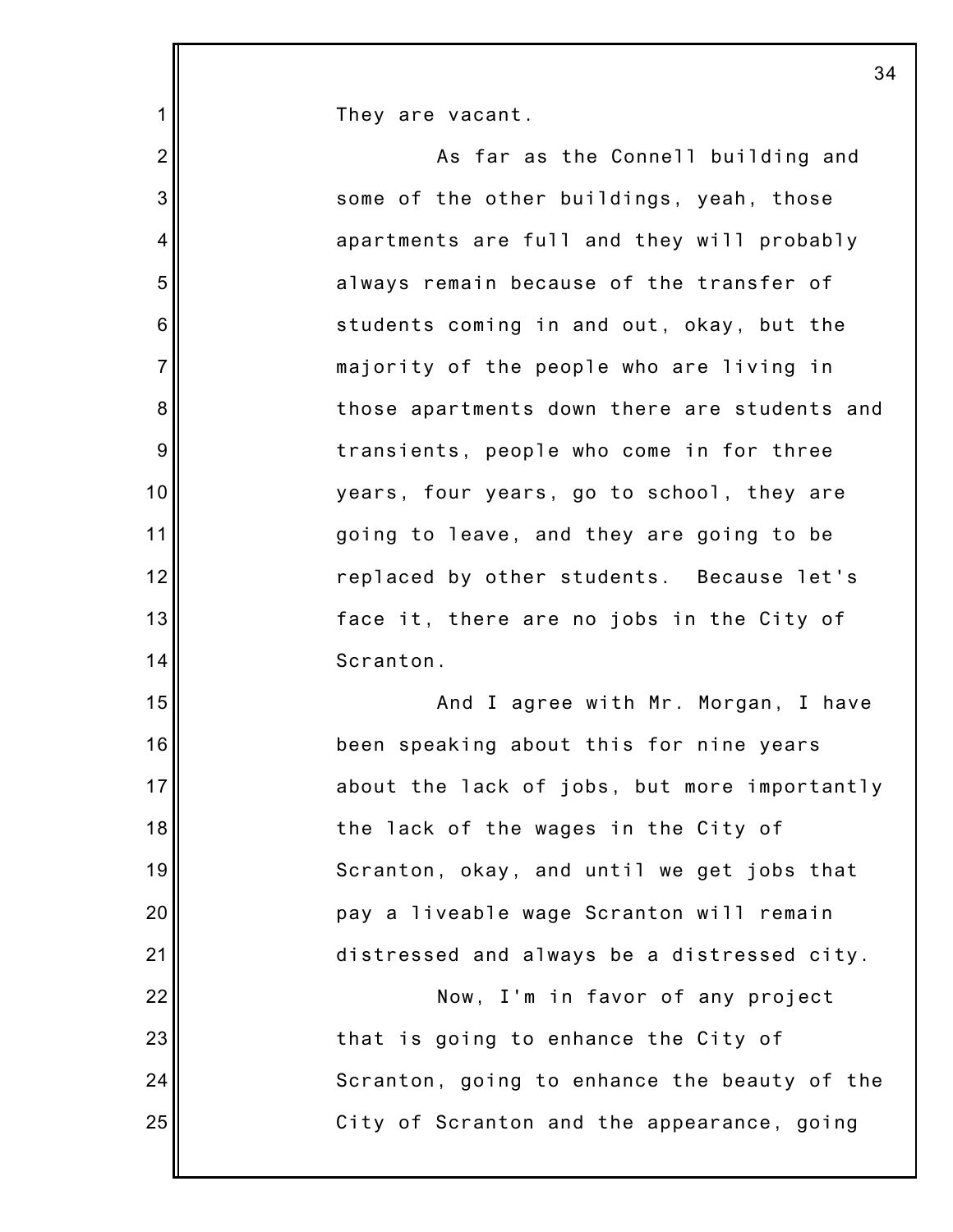to create jobs, but the jobs have to be jobs that pay a liveable wage. \$8 an hour jobs, \$9 an hour, hey, come one, people can't survive on that anymore. So I'm just hoping that this is a realistic project, I hope the people who are moving in here and the companies are going to come here are going to be committed to the City of Scranton and they are going to stay and they are going to pay their taxes, okay, because if they don't pay taxes all they are going to do is be like all of the other nonprofits and all of the other people who have coming in here and have lived off the back of the residents of the City of Scranton and the taxpayers.

1

2

3

4

5

6

7

8

9

10

11

12

13

14

15

16

17

18

19

20

21

22

23

24

25

So, like I said, I'm in favor of any project. I was in favor of the 500 block of Lackawanna Avenue, but look at it, it's vacant. There is nothing there. There is no jobs there, there is no people working there. Drive down there any time of the day you don't -- the sidewalks, check the sidewalks out. The sidewalks are already starting to deteriorate, so if it's a viable project, hey, go for it, but if it's not I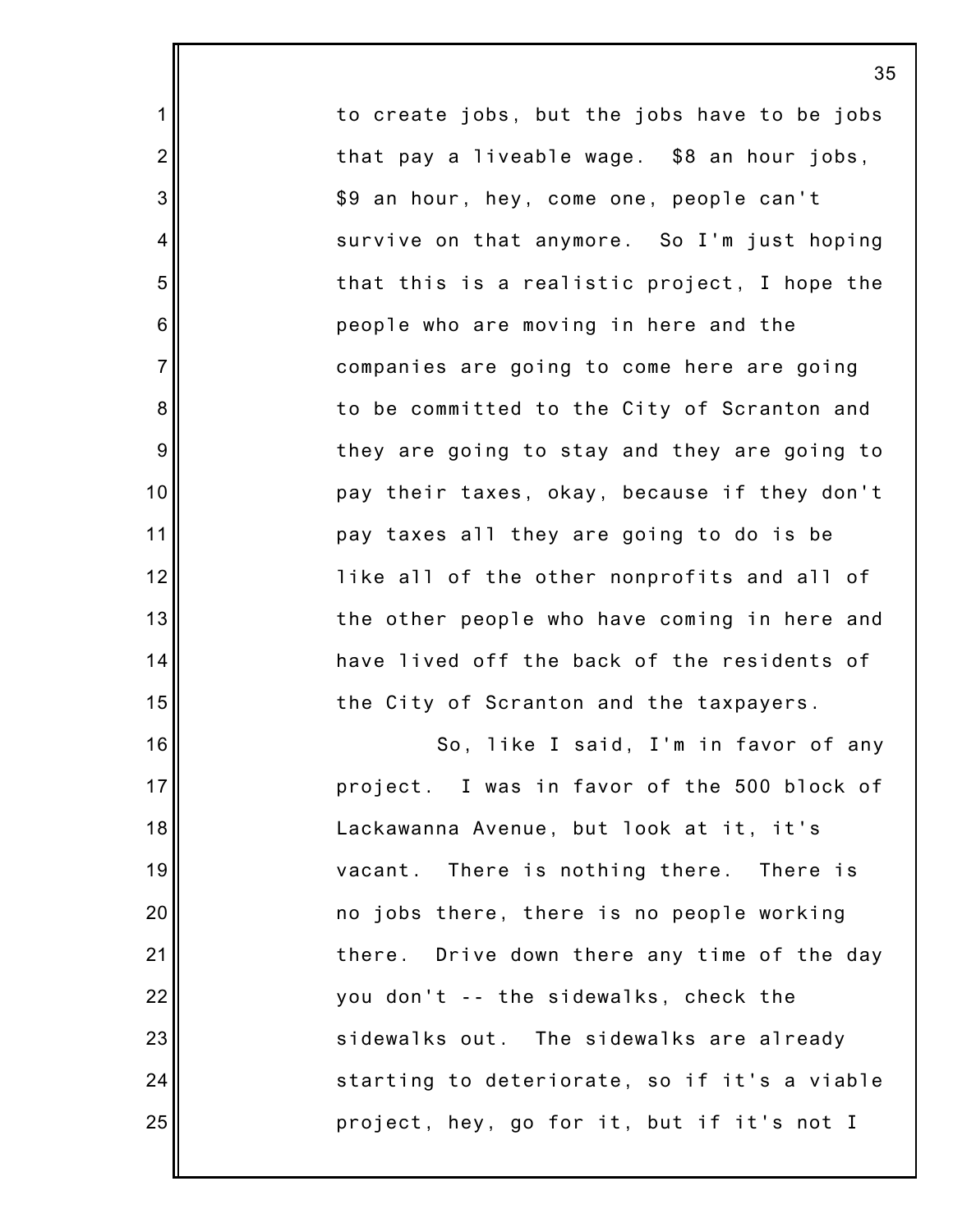|                  | 36                                           |
|------------------|----------------------------------------------|
| 1                | just hope the citizens aren't being taken    |
| $\overline{2}$   | for a ride then.                             |
| 3                | MR. LOSCOMBE: Thank you.                     |
| 4                | MR. HUBBARD: If I might just touch           |
| 5                | on a couple points. Dan Hubbard.<br>The      |
| 6                | residents of lower Greenridge that Mr. Ozzie |
| $\overline{7}$   | Quinn is discussing, most of them, Richert   |
| 8                | doesn't live in the neighborhood, the other  |
| $\boldsymbol{9}$ | gentlemen he is talking about I don't know   |
| 10               | who they are. This predates -- well, it      |
| 11               | doesn't predate it, the guy was only in the  |
| 12               | neighborhood for about three years when the  |
| 13               | '96 flood hit so that group in general they  |
| 14               | were mainly over in the Nay Aug area behind  |
| 15               | the Giant, because if you remember the '96   |
| 16               | flood that was the only part of lower        |
| 17               | Greenridge got hit. Our specific             |
| 18               | neighborhood, the 13 -- well, 14, 1500       |
| 19               | blocks of Gardner and Albright did not get   |
| 20               | flooded in '96. That was the meeting they    |
| 21               | reserved to the area over behind Giant       |
| 22               | market.                                      |
| 23               | As far as the residents that live            |
| 24               | right immediately adjacent to this building, |
| 25               | the residents that live directly across the  |
|                  |                                              |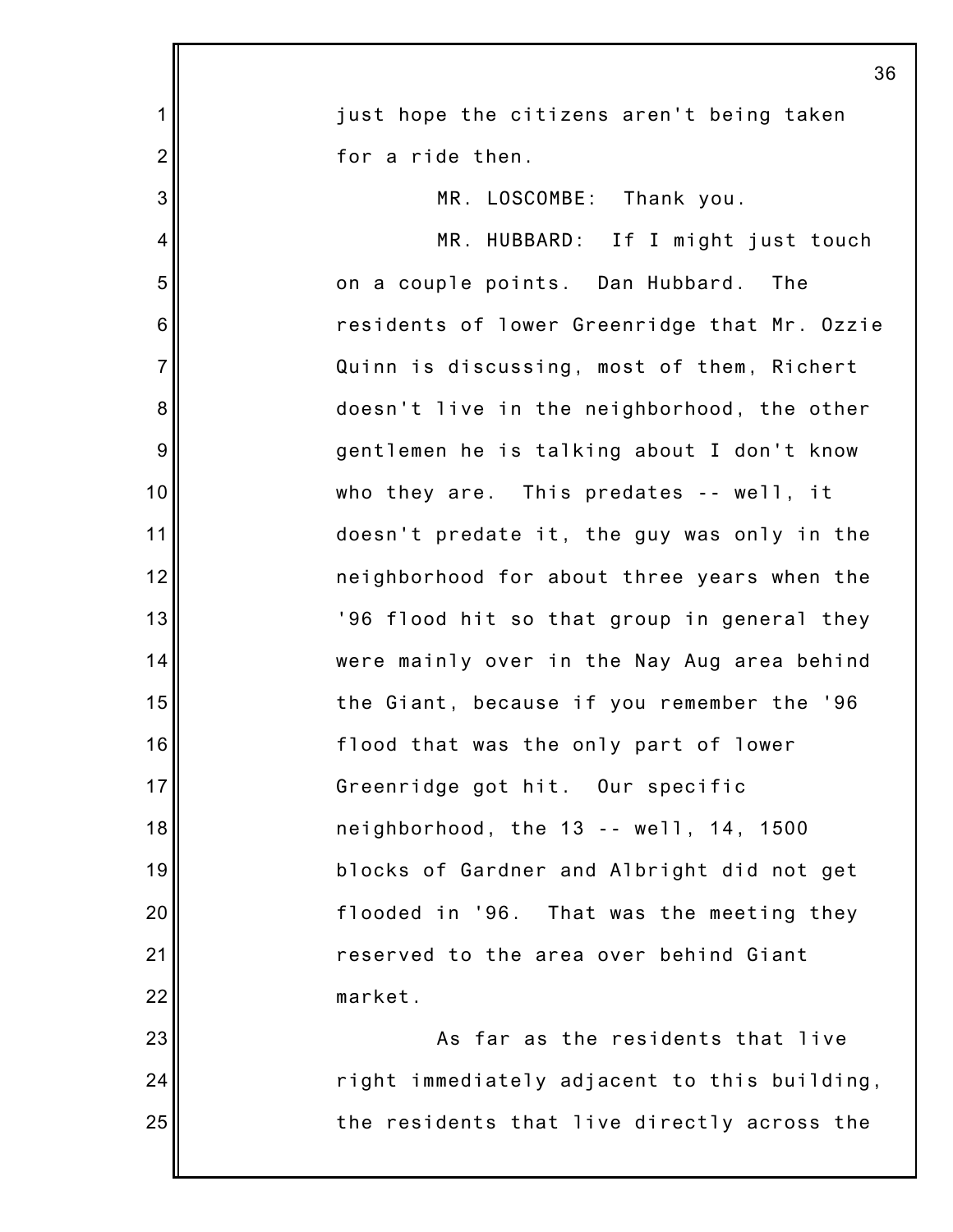street from this facility were in attendance on Sunday and they were in attendance at my house at the previous meeting, and Mr. Carl Kupchunas who lives across the street he is here tonight as well, so there is a fairly good representation of the immediate residents that live adjacent to that structure. Let's face it, there is not a lot of houses around that particular building, but the neighborhood does abut against this. So the residents that are going to be directly effected by this have been brought up-to-date on this.

1

2

3

4

5

6

7

8

9

10

11

12

13

14

15

16

17

18

19

20

21

22

23

24

25

A couple of other points, North Scranton Junior High School was viable structure, a viable building that was removed from it's use as a school and sold to be converted to something else. That building is empty. It has been empty and pretty much inactive other than thieves and robbers stealing copper since 2006. I drive by the building every day, I live a stone's throw from this facility. It has been quiet since 2006. The flooding in the building was really limited to any basement or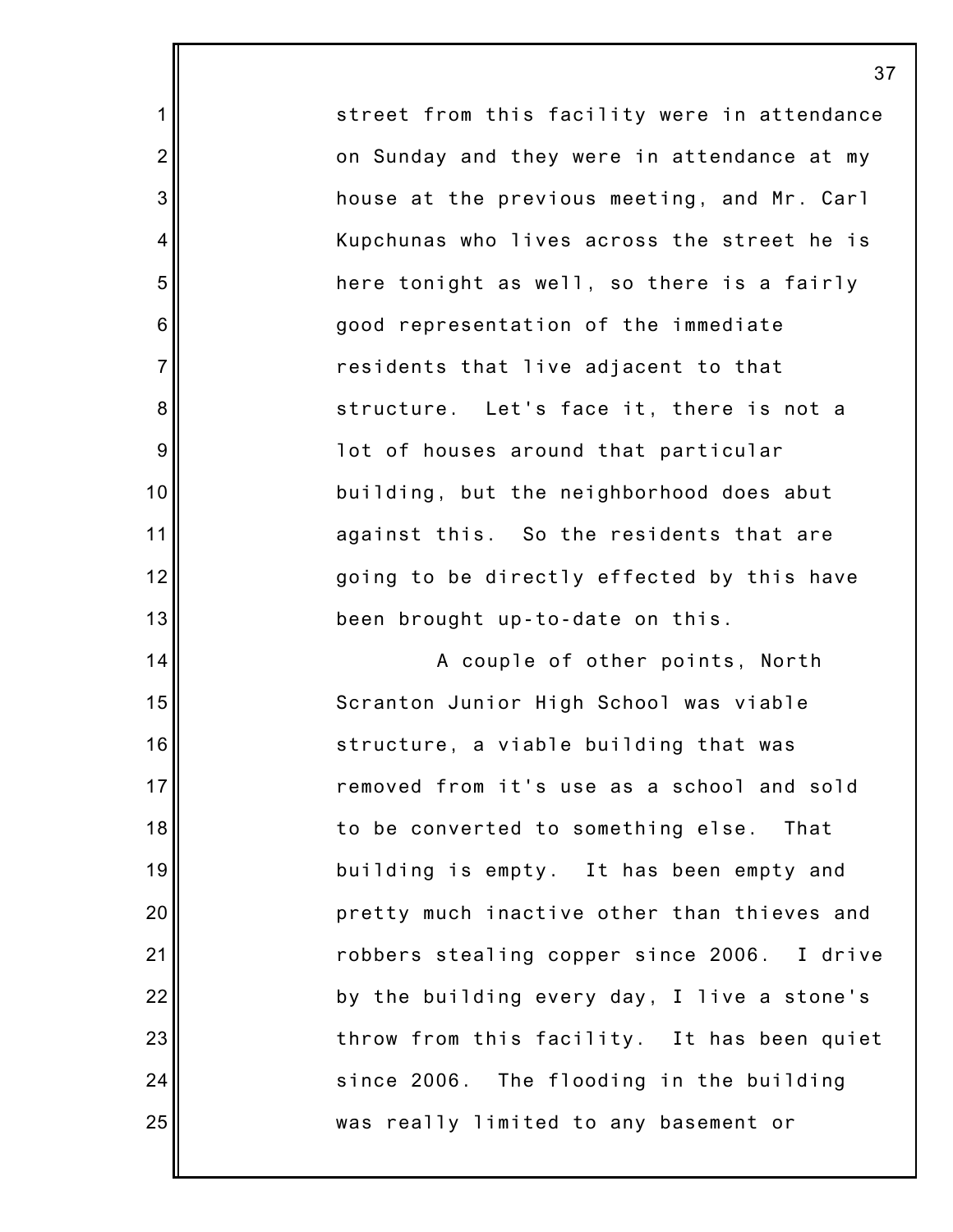subbasement areas, none of the first floor of the building, parts of the building were flooded because they are raised above. You go in the front door you have to walk up steps to get to the first floor of the building so they didn't take a significant hit in the flooding other in the basement areas. There was no structural damage done in the floods.

1

2

3

4

5

6

7

8

9

10

11

12

13

14

15

16

17

18

19

20

21

22

23

24

25

So everything that has been addressed with this is kind of -- the building is sitting empty and if this project for any reason doesn't happen and it falls through the building will continue to sit empty. So it's really -- it's not - it's no harm no foul here. If the project for some reason doesn't happen it's not going to change the status of the building. It's empty. Empty is empty. You can't get any more or less empty than it is, so as far as it being a manufacturing facility, by no stretch of the imagination would I ever want to have any type of manufacturing facility in my neighborhood. I'm sorry. Sure the area needs jobs, but lets face it, small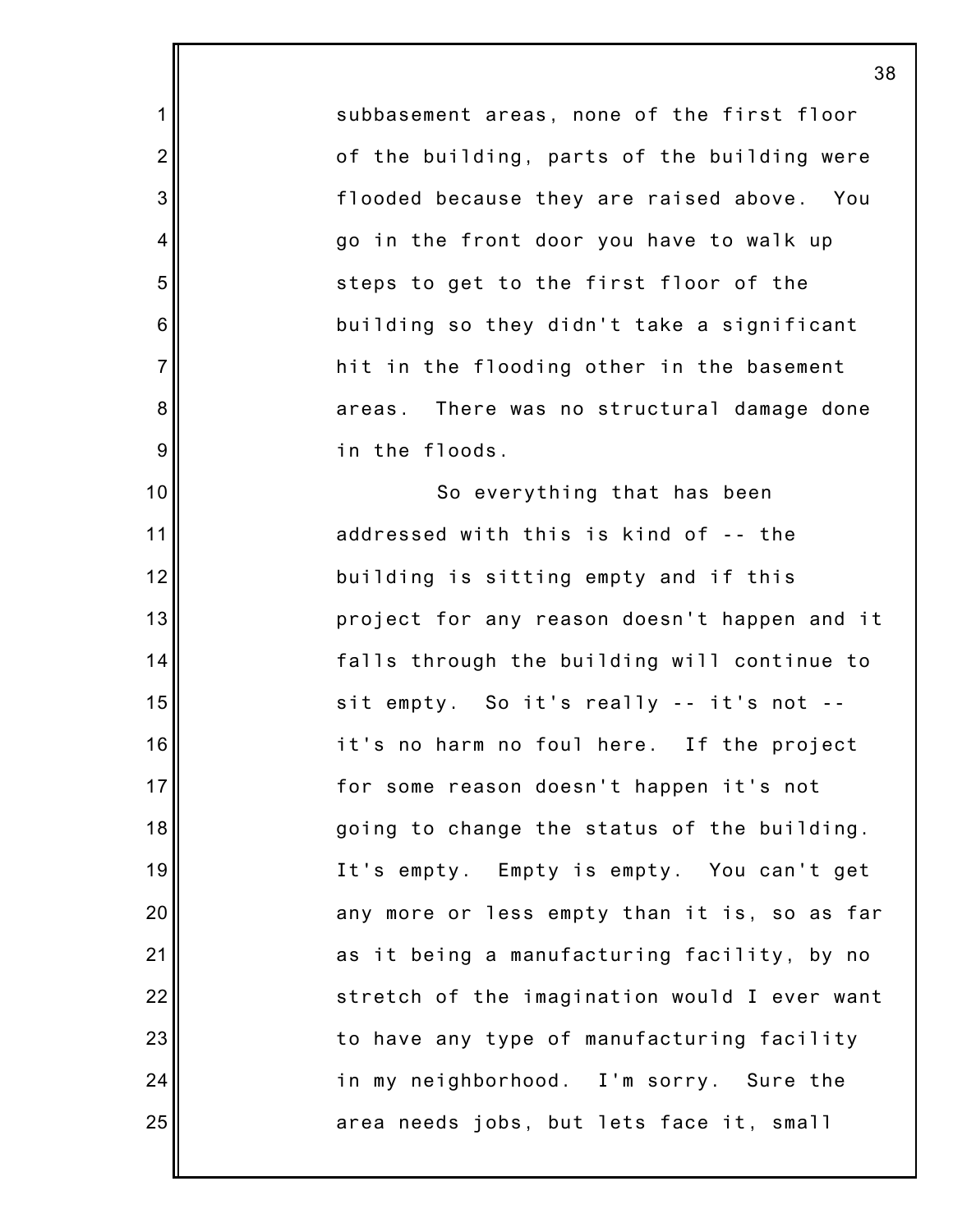manufacturing is far and few in-between in this area. What companies do work in manufacturing are not in the City of Scranton, they are in the Keystone Industrial Park, they are up in the Archbald Industry Parks. I have worked at machine shops in the city and they have left the city. The machine shop I worked for years has left the city, they are gone. They are in Dunmore. There is a very limited manufacturing base left in this country to begin with and I think it's ridiculous to take a facility like this and try to turn it back into a manufacturing facility when the tax base in Scranton, the tax setup in Scranton is not conducive to business right now, it's not just. I mean, between the business taxes, mercantile taxes, wage taxes, nobody is going to want to open up a manufacturing plant in Scranton. I mean, that's why they are all in Keystone Industrial Park. That's why most of the businesses in the Keystone Industrial Park are former businesses from within the City of Scranton.

39

1

2

3

4

5

6

7

8

9

10

11

12

13

14

15

16

17

18

19

20

21

22

23

24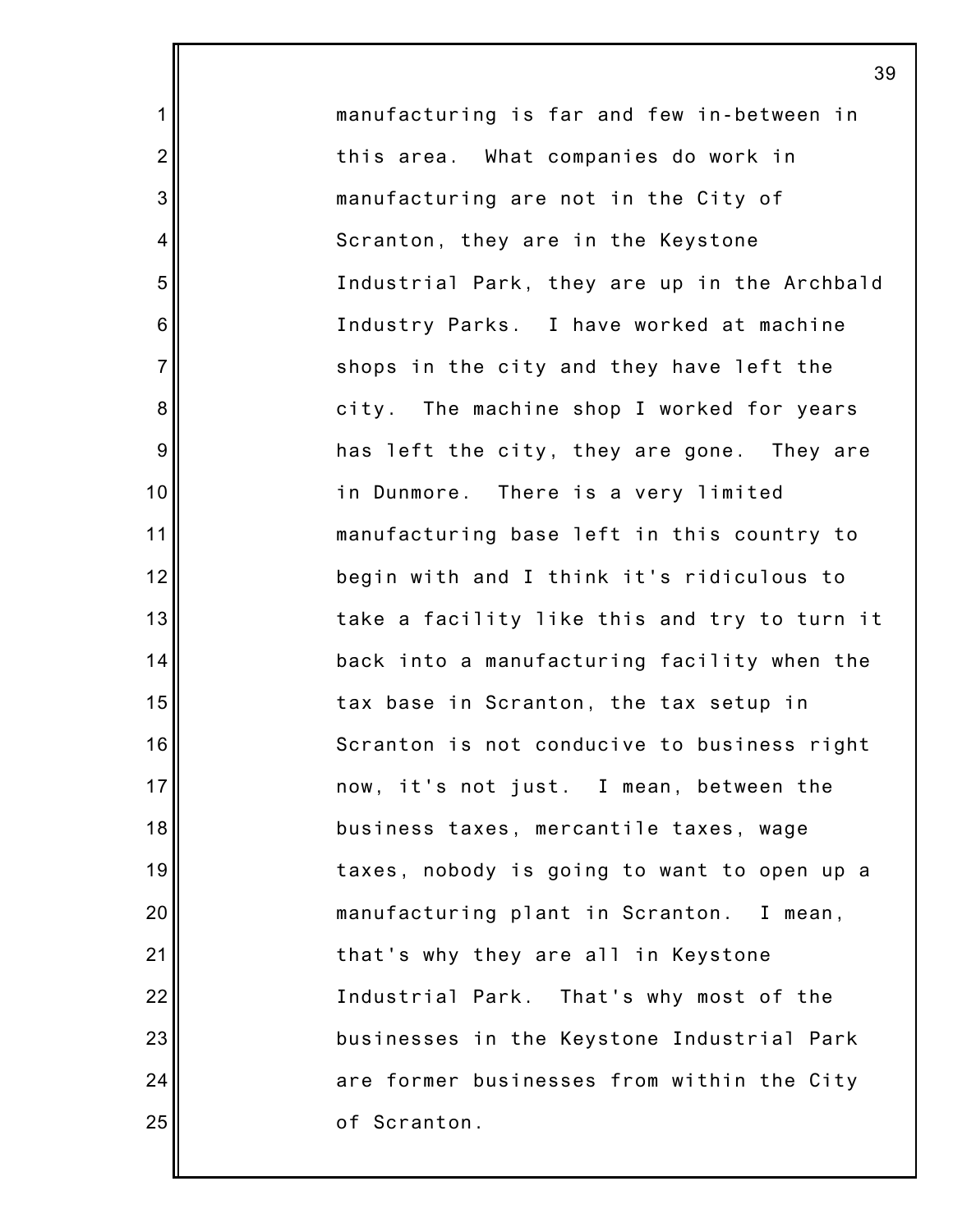So if this proposed use that these guys have will help turn this building into something that will be vibrant maybe ten years down the road it's still better than a building sitting empty, and if for any reason it doesn't happen, it's not changing anything in the neighborhood. It's empty.

1

2

3

4

5

6

7

8

9

10

11

12

13

14

15

16

17

18

19

20

21

22

23

24

25

So at least let's give these guys a chance to do something with the building because we can all say, "Let's turn it into a --" it's already zoned IL. If there was such a demand for manufacturing businesses in the city they would have already approached Mr. Cordaro about the building to put manufacturing in there. It's not happening. I mean, it hasn't been a real manufacturing facility since -- when was the last time they did any major manufacturing in there?

MR. CORDARO: The mid 90's.

MR. HUBBARD: The mid 90's. And there -- are the equipment is gone, the rooms are -- from what I was told there is only a few looms left in the building and they are going to be used as museum pieces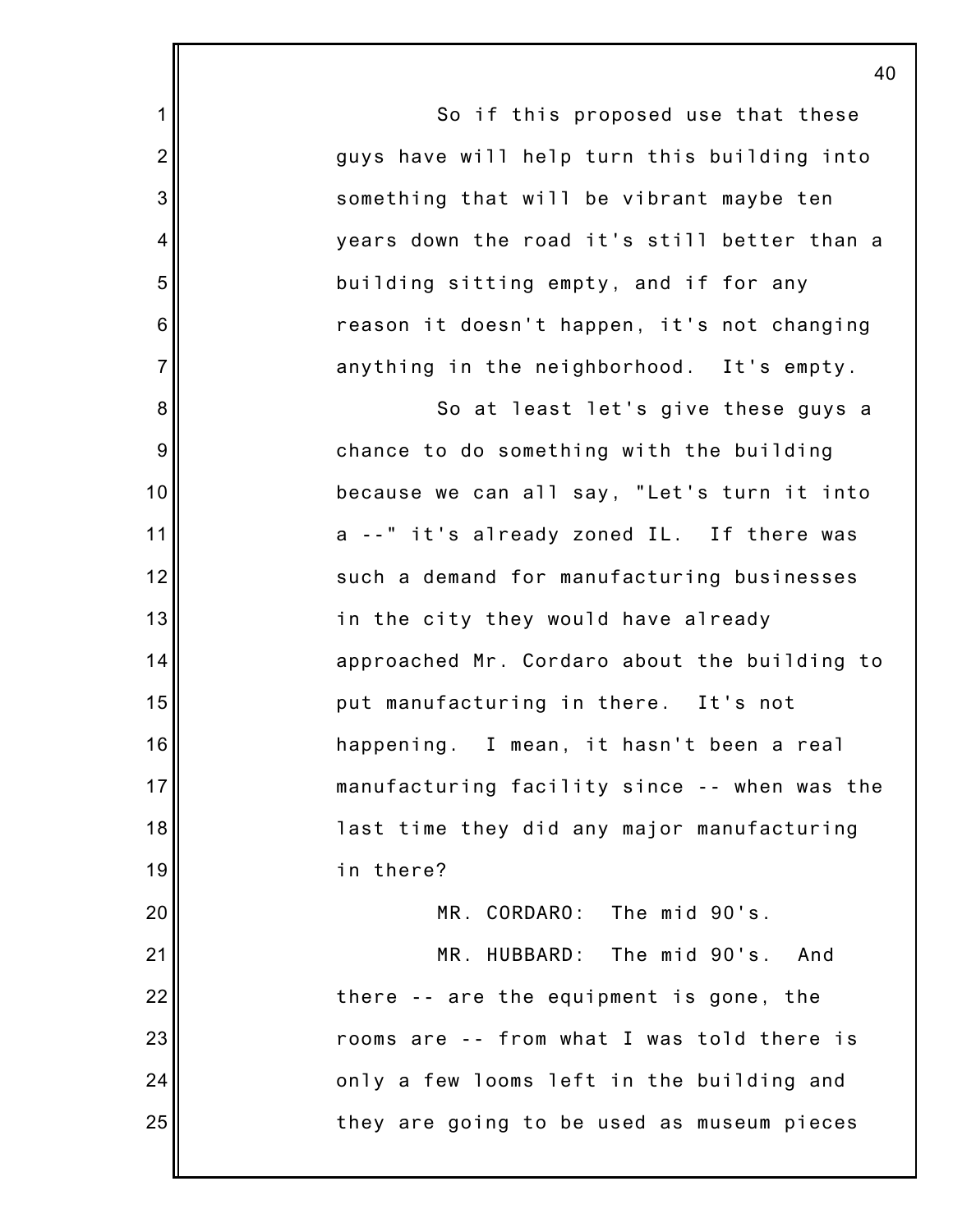for the Lackawanna Valley Heritage Group. So, you know, to me, I think that if we can put something in there that's going to be better than empty that we should try to at least encourage this. I don't necessarily agree with everything being funded by the public funds, but this is a good use for grant money if it can happen, and if it doesn't it doesn't change the neighborhood.

1

2

3

4

5

6

7

8

9

10

11

12

13

14

15

16

17

18

19

20

21

22

23

24

25

And to compare grant money going to this project to something that can be used towards police and fire protection in the city is ridiculous because we know that the grant money for police and fire protection is there, the city is just choosing not to use it. So to say that this is going to take away from our public safety by giving them -- by them getting a grant to get this project off the ground is false. We all know that is patently false because the money for the grant money to use for public safety is there, it's just not being used.

So I don't want the public to be thinking that this project is going to be taking money away from public safety when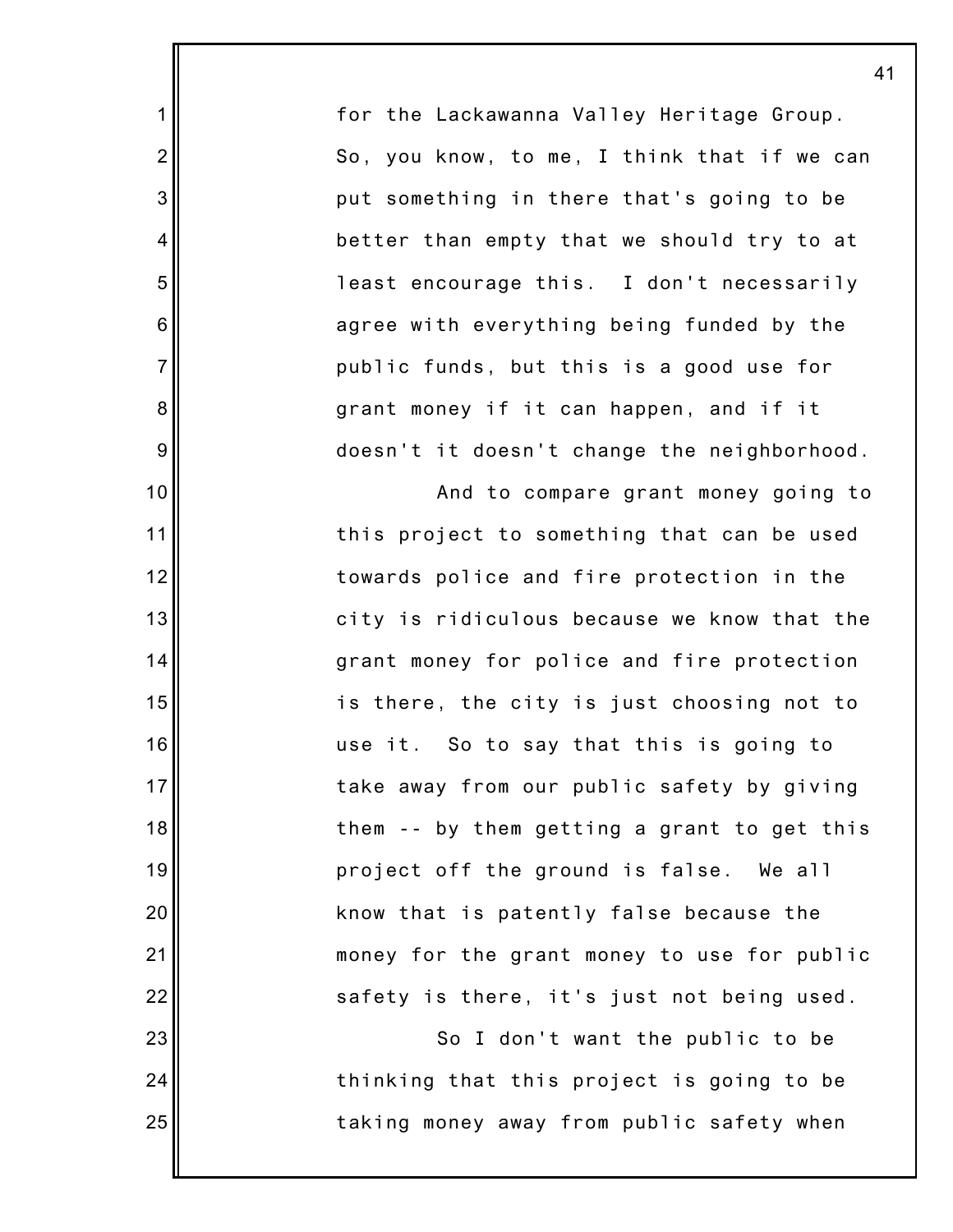|                  | 41                                           |
|------------------|----------------------------------------------|
| 1                | it's not. It's not. And to say that public   |
| $\overline{2}$   | safety is effected by grant money going to   |
| $\mathbf{3}$     | these guys and not to public safety, that's  |
| 4                | not right to say that either. It's really    |
| $\mathbf 5$      | not.                                         |
| $\,6$            | And if it could -- if manufacturing          |
| $\overline{7}$   | is going to be something viable in there I   |
| 8                | honestly think that structure like this      |
| $\boldsymbol{9}$ | would have been a viable manufacturing       |
| 10               | facility and would have continued to be a    |
| 11               | viable manufacturing facility if we had that |
| 12               | type of a business base in this city, and we |
| 13               | don't, and every year this country losses    |
| 14               | more and more and more manufacturing jobs    |
| 15               | overseas. Just recently they started to      |
| 16 <sub>l</sub>  | bring stuff back into this country, but it's |
| 17               | going to be a long time and certainly not in |
| 18               | my lifetime and probably not in my son's     |
| 19               | lifetime that we will ever see this country  |
| 20               | be the manufacturing giant that it used to   |
| 21               | be because when it really comes down to it   |
| 22               | we can't compete with Mexico, China and any  |
| 23               | other country overseas.                      |
| 24               | So this to me is a better direction          |

25

than the direction the building is going in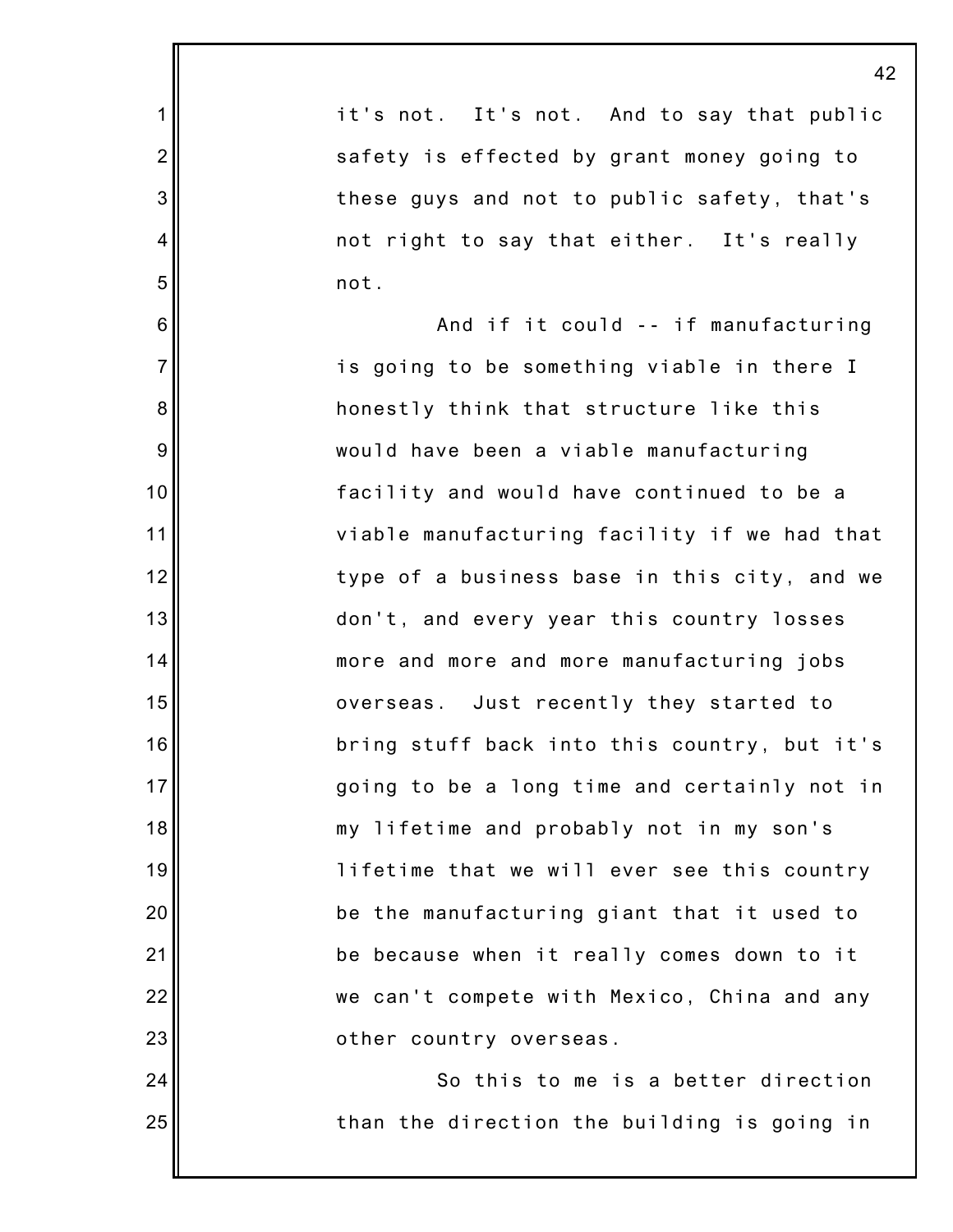|                 | 43                                           |
|-----------------|----------------------------------------------|
| 1               | now, which is no direction, and I certainly  |
| $\overline{c}$  | would like to see this project at least get  |
| 3               | off the ground.                              |
| 4               | MS. EVANS: Thank you. Is there               |
| 5               | anyone else who would like to address        |
| $6\phantom{1}6$ | council?                                     |
| $\overline{7}$  | MR. ELLMAN: Well, as council knows           |
| 8               | I like to speak for the little people in     |
| 9               | town, the few taxpayers that are left. We    |
| 10              | are just fed up with the rich getting richer |
| 11              | on grants and loans and loopholes in the tax |
| 12              | laws. It's just -- if these people can't     |
| 13              | get their funding and pay taxes I just don't |
| 14              | see where in the world we need them any      |
| 15              | longer. It's time to put your foot down and  |
| 16              | draw a line in the sand for God's sake.      |
| 17              | We got the Goodwill, they had good           |
| 18              | intentions, it's ten or 12 years it's        |
| 19              | sitting there. Paul Mansour got money for    |
| 20              | the Woolworth house that's never been        |
| 21              | touched. You got a 150 houses out on Keyser  |
| 22              | Avenue they got everything that I don't and  |
| 23              | they don't pay taxes. They got a school      |
| 24              | across the street, and it's just they are    |
| 25              | there because of a loophole. It's just time  |
|                 |                                              |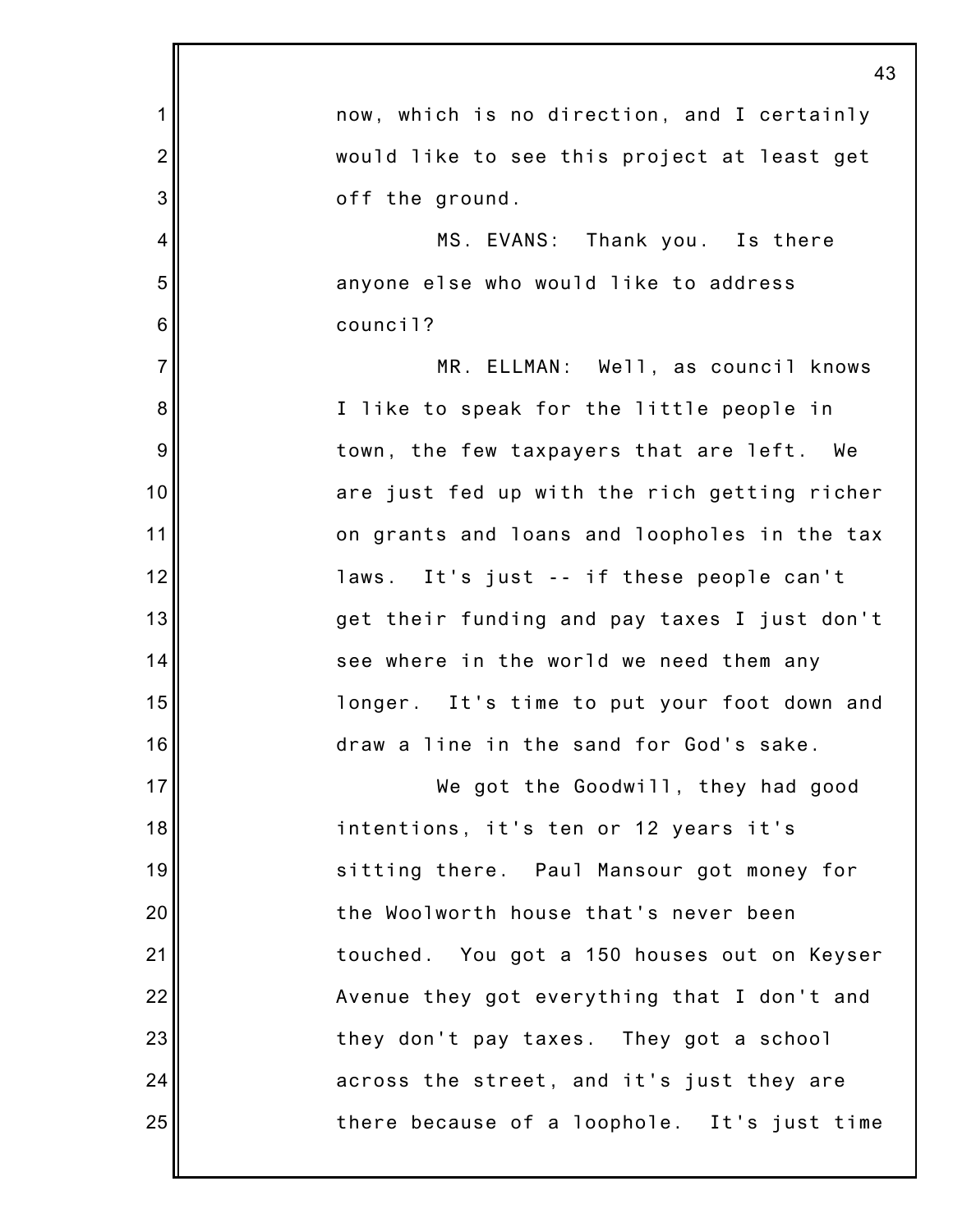|                | 44                                           |
|----------------|----------------------------------------------|
| 1              | to quit. Like I said, you people want        |
| $\overline{2}$ | something, pay taxes and build it with other |
| 3              | money besides state grants and loans.        |
| 4              | Enough is enough of this. Our taxes are a    |
| 5              | third higher than they should be because of  |
| 6              | the University of Scranton and others and we |
| $\overline{7}$ | need tax money, we don't need promises no    |
| 8              | more.                                        |
| 9              | MS. EVANS: Is there anyone else? I           |
| 10             | thank all of you for your participation this |
| 11             | evening. This meeting is adjourned.          |
| 12             |                                              |
| 13             |                                              |
| 14             |                                              |
| 15             |                                              |
| 16             |                                              |
| 17             |                                              |
| 18             |                                              |
| 19             |                                              |
| 20             |                                              |
| 21             |                                              |
| 22             |                                              |
| 23             |                                              |
| 24             |                                              |
| 25             |                                              |
|                |                                              |